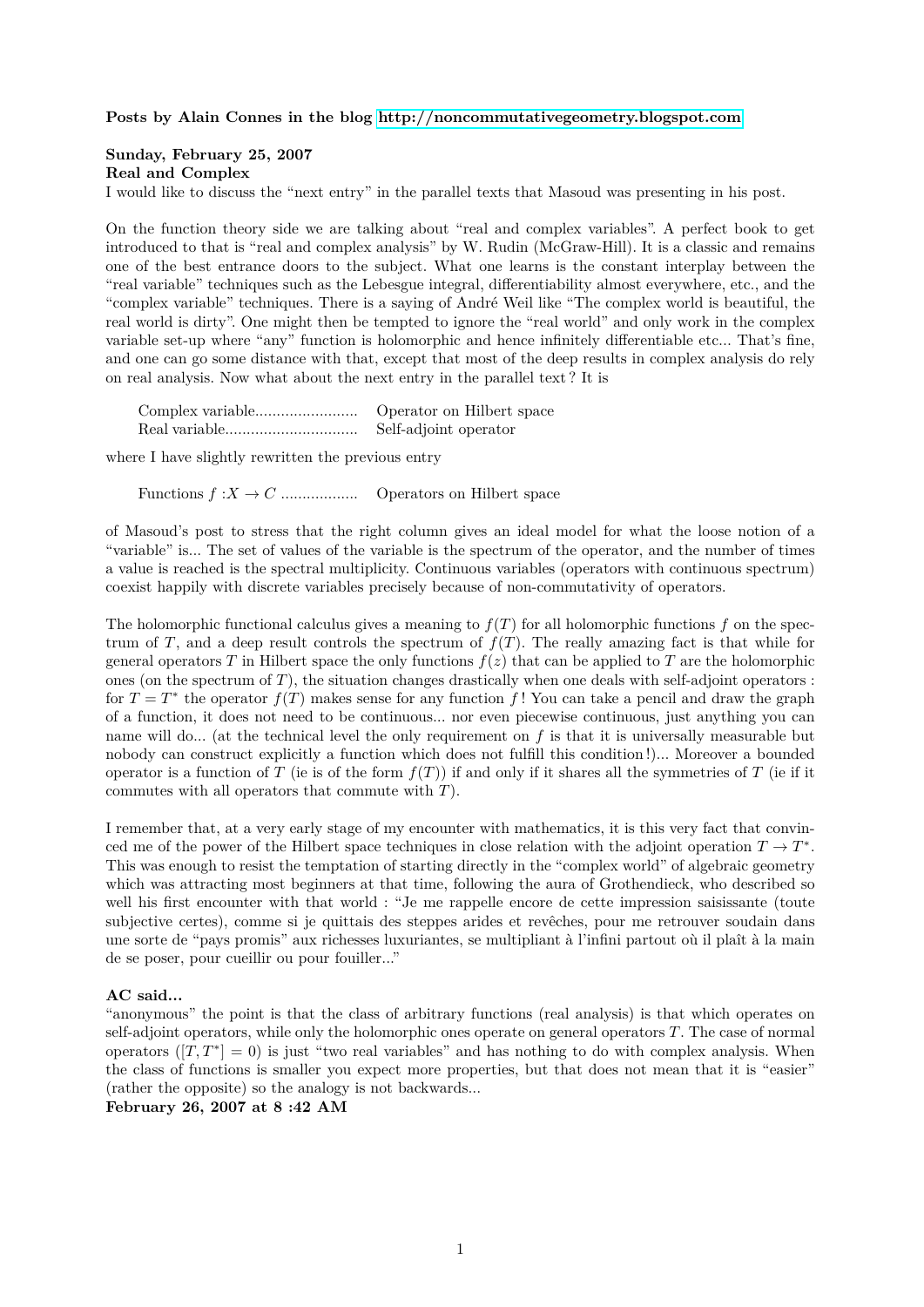# **Wednesday, March 7, 2007 Le rêve mathématique**

I guess one possible use of a blog, like this one, is as a space of freedom where one can tell things that would be out of place in a "serious" math paper. The finished technical stuff finds its place in these papers and it is a good thing that mathematicians maintain a high standard in the writing style since otherwise one would quickly loose control of what is proved and what is just wishful thinking. But somehow it leaves no room for the more profound source, of poetical nature, that sets things into motion at an early stage of the mental process leading to the discovery of new "hard" facts.

Grothendieck expressed this in a vivid manner in *Récoltes et semailles* : "L'interdit qui frappe le rêve mathématique, et à travers lui, tout ce qui ne se présente pas sous les aspects habituels du produit fini, prêt à la consommation. Le peu que j'ai appris sur les autres sciences naturelles suffit à me faire mesurer qu'un interdit d'une semblable rigueur les aurait condamnées à la stérilité, ou à une progression de tortue, un peu comme au Moyen Age où il n'était pas question d'écornifler la lettre des Saintes Ecritures. Mais je sais bien aussi que la source profonde de la découverte, tout comme la démarche de la découverte dans tous ses aspects essentiels, est la même en mathématique qu'en tout autre région ou chose de l'Univers que notre corps et notre esprit peuvent connaitre. Bannir le rêve, c'est bannir la source - la condamner à une existence occulte".

I shall try to involve on the post of Masoud about tilings and give a heuristic description of a basic qualitative feature of noncommutative spaces which is perfectly illustrated by the space *T* of Penrose tilings of the plane. Given the two basic tiles : the Penrose kites and darts (or those shown in the pictures), one can tile the plane with these two tiles (with a matching condition on the colors of the vertices) but no such tiling is periodic. Two tilings are the same if they are carried into each other by an isometry of the plane. There are plenty of examples of tilings which are not the same.

The set *T* of all tilings of the plane by the above two tiles is a very strange set because of the following : "Every finite pattern of tiles in a tiling by kites and darts does occur, and infinitely many times, in any other tiling by the same tiles".

This means that it is impossible to decide locally with which tiling one is dealing. Any pair of tilings can be matched on arbitrarily large patches and there is no way to tell them apart by looking only at finite portions of each of them. This is in sharp contrast with real numbers for instance since if two real numbers are distinct their decimal expansions will certainly be different far enough. I remember attending quite long ago a talk by Roger Penrose in which he superposed two transparencies with a tiling on each and showed the strange visual impression one gets by matching large patches of one of them with the other... he expressed the intuitive feeling one gets from the richness of these "variations on the same point" as being similar to "quantum fluctuations". A space like the space *T* of Penrose tilings is indeed a prototype example of a noncommutative space. Since its points cannot be distinguished from each other locally one finds that there are no interesting real (or complex) valued functions on such a space which stands apart from a set like the real line *R* and cannot be analyzed by means of ordinary real valued functions. But if one uses the dictionary one finds out that the space *T* is perfectly encoded by a (non-commutative) algebra of *q*-numbers which accounts for its "quantum" aspect. See this book <http://alainconnes.org/docs/book94bigpdf.pdf> for more details. In a comment to the post of Masoud on tilings the question was formulated of a relation between aperiodic tilings and primes. A geometric notion, analogous to that of aperiodic tiling, that indeed corresponds to prime numbers is that of a *Q*-lattice. This notion was introduced in our joint work with Matilde Marcolli and is simply given by a pair of a lattice *L* in *R* together with an additive map from *Q/Z* to *QL/L*. Two *Q*-lattices are commensurable when the lattices are commensurable (which means that their sum is still a lattice) and the maps agree (modulo the sum). The space *X* of *Q*-lattices up to commensurability comes naturally with a scaling action (which rescales the lattice and the map) and an action of the group of automorphisms of *Q/Z* by composition. Again, as in the case of tilings, the space *X* is a typical noncommutative space with no interesting functions. It is however perfectly encoded by a noncommutative algebra and the natural cohomology (cyclic cohomology) of this algebra can be computed in terms of a suitable space of distributions on *X*, as shown in our joint work with Consani and Marcolli.

There are two main points then, the first is that the zeros of the Riemann zeta function appear as an absorption spectrum (ie as a cokernel) from the representation of the scaling group in the above cohomology, in the sector where the group of automorphisms of *Q/Z* is acting trivially (the other sectors are labeled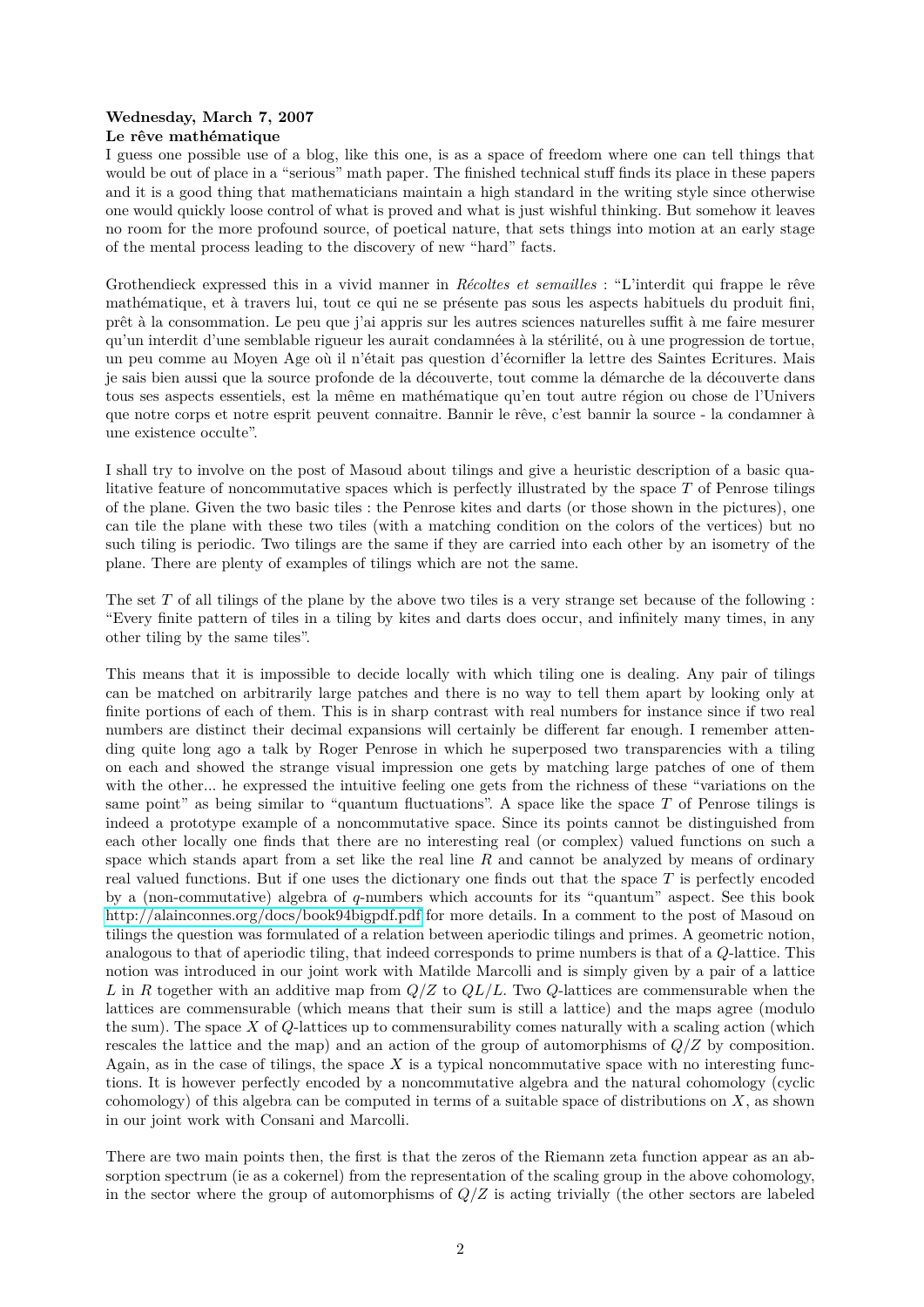by characters of this group and give the zeros the corresponding *L*-functions).

The second is that if one applies the Lefschetz formula as formulated in the distribution theoretic sense by Guillemin and Sternberg (after Atiyah and Bott) one obtains the Riemann-Weil explicit formulas of number theory that relate the distribution of prime numbers with the zeros of zeta. A first striking feature is that one does not even need to define the zeta function (or *L*-functions), let alone its analytic continuation, before getting at the zeros which appear as a spectrum. The second is that the Riemann-Weil explicit formulas involve rather delicate principal values of divergent integrals whose formulation uses a combination of the Euler constant and the logarithm of 2*π*, and that exactly this combination appears naturally when one computes the operator theoretic trace, thus the equality of the trace with the explicit formula can hardly be an accident. After the initial paper an important advance was done by Ralf Meyer who showed how to prove the explicit formulas using the above functional analytic framework (instead of the Cauchy integral).

This hopefully will shed some light on the comment of Masoud which hinged on the tricky topic of the use of noncommutative geometry in an approach to RH. It is a delicate topic because as soon as one begins to discuss anything related to RH it generates some irrational attitudes. For instance I was for some time blinded by the possibility to restrict to the critical zeros, by using a suitable function space, instead of trying to follow the successful track of André Weil and develop noncommutative geometry to the point where his argument for the case of positive characteristic could be successfully transplanted. We have now started walking on this track in our joint paper with Consani and Marcolli, and while the hope of reaching the goal is still quite far distant, it is a great incentive to develop the missing noncommutative geometric tools. As a first goal, one should aim at translating Weil's proof in the function field case in terms of the noncommutative geometric framework. In that respect both the paper of Benoit Jacob and the paper of Consani and Marcolli that David Goss mentionned in his recent post open the way. I'll end up with a joke inspired by the European myth of Faust, about a mathematician trying to bargain with the devil for a proof of the Riemann hypothesis. This joke was told to me some time ago by Ilan Vardi and I happily use it in some talks, here I'll tell it in French which is a bit easier from this side of the atlantic, but it is easy to translate...

La petite histoire veut qu'un mathématicien ayant passé sa vie à essayer de résoudre ce problème se décide à vendre son âme au diable pour enfin connaître la réponse. Lors d'une première rencontre avec le diable, et après avoir signé les papiers de la vente, il pose la question "L'hypothèse de Riemann est-elle vraie ?" Ce à quoi le diable répond "Je ne sais pas ce qu'est l'hypothèse de Riemann" et après les explications prodiguées par le mathématicien "hmm, il me faudra du temps pour trouver la réponse, rendez-vous ici à minuit, dans un mois". Un mois plus tard le mathématicien (qui a vendu son âme) attend à minuit au même endroit... minuit, minuit et demi... pas de diable... puis vers deux heures du matin alors que le mathématicien s'apprête à quitter les lieux, le diable apparaît, trempé de sueur, échevelé et dit "Désolé, je n'ai pas la réponse, mais j'ai réussi à trouver une formulation équivalente qui sera peut-être plus accessible !".

# **Tuesday, March 20, 2007**

#### **Time**

I will try to describe in loose terms the steps that lead to the emergence of time from noncommutativity in operator algebras. This hopefully will answer the questions of Paul and Sirix (at least in parts) and of Urs.

First I'll explain the basic formula due to Tomita that associates to a state *L* a one parameter group of automorphisms. The basic fact is that one can make sense of the map  $x \to s(x) = LxL^{-1}$  as an (unbounded) map from the algebra to itself and then take its complex powers *s it*. To define this map one just compares the two bilinear forms on the algebra given by  $L(xy)$  and  $L(yx)$ . Under suitable non-degeneracy conditions on *L* both give an isomorphism of the algebra with its dual linear space and thus one can find a linear map *s* from the algebra to itself such that  $L(yx) = L(xs(y))$  for all x and y.

One can check at this very formal level that s fulfills  $s(ab) = s(a)s(b)$ :  $L(abx) = L(bxs(a)) = L(xs(a)s(b))$ .

Thus still at this very formal level *s* is an automorphism of the algebra, and the best way to think about it is as  $x \to LxL^{-1}$  where one respects the cyclic ordering of terms in writing  $Lyx = LyL^{-1}Lx = LxLyL^{-1}$ . Now all this is formal and to make it "real" one only needs the most basic structure of a noncommutative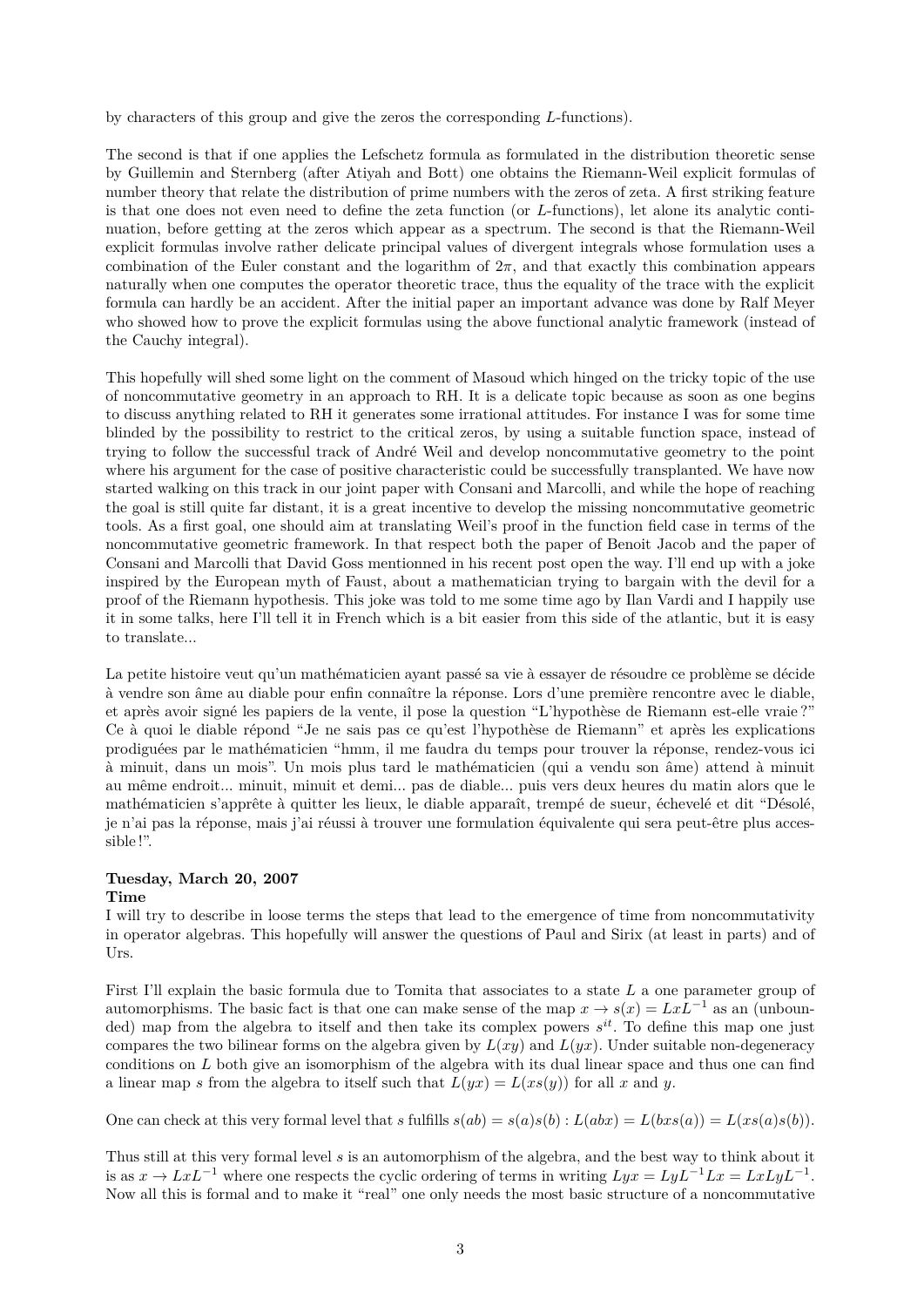space, namely the measure theory. This means that the algebra one is dealing with is a von Neumann algebra, and that one needs very little structure to proceed since the von Neumann algebra of an NC-space only embodies its measure theory, which is very little structure. Thus the main result of Tomita (which was first met with lots of skepticism by the specialists of the subject, was then succesfully expounded by Takesaki in his lecture notes and is known as the Tomita-Takesaki theory) is that when *L* is a faithful normal state on a von Neumann algebra *M*, the complex powers of the associated map  $s(x) = LxL^{-1}$ make sense and define a one parameter group of automorphism *s<sup>L</sup>* of *M*.

There are many faithful normal states on a von Neumann algebra and thus many corresponding one parameter groups of automorphism  $s_L$ . It is here that the two by two matrix trick (Groupe modulaire d'une algèbre de von Neumann, C. R. Acad. Sci. Paris, Sér. A-B, 274, 1972) enters the scene and shows that in fact the groups of automorphism  $s_L$  are all the same modulo inner automorphisms!

Thus if one lets Out(*M*) be the quotient of the group of automorphisms of *M* by the normal subgroup of inner automorphisms one gets a completely canonical group homomorphism from the additive group *R* of real numbers  $\delta : R \to \text{Out}(M)$  and it is this group that I always viewed as a tantalizing candidate for "emerging time" in physics.

Of course it immediately gives invariants of von Neumann algebras such as the group  $T(M)$  of "periods" of *M* which is the kernel of the above group morphism. It is at the basis of the classification of factors and reduction from type III to type  $II$  + automorphisms which I did in June 1972 and published in my thesis (with the missing  $III_1$  case later completed by Takesaki).

This "emerging time" is non-trivial when the noncommutative space is far enough from "classical" spaces. This is the case for instance for the leaf space of foliations such as the Anosov foliations for Riemann surfaces and also for the space of *Q*-lattices modulo scaling in our joint work with Matilde Marcolli.

The real issue then is to make the connection with time in quantum physics. By the computation of Bisognano-Wichmann one knows that the *s<sup>L</sup>* for the restriction of the vacuum state to the local algebra in free quantum field theory associated to a Rindler wedge region (defined by  $x_1 > \pm x_0$ ) is in fact the evolution of that algebra according to the "proper time" of the region. This relates to the thermodynamics of black holes and to the Unruh temperature. There is a whole literature on what happens for conformal field theory in dimension two. I'll discuss the above real issue of the connection with time in quantum physics in another post.

AC said... Urs : Yes, what happens in fact is that for any quantum system with infinitely many degrees of freedom the hamiltonian *H* does not belong to the algebra of observables. Thus the corresponding automorphisms are not inner. To see what happens it is simplest to take the case of a system of spins on a lattice. The algebra of observables is the inductive limit of the finite tensor products of matrix algebras one for each lattice site. The hamiltonian *H* is, even in the simplest non-interacting case, an infinite sum of the hamiltonians associated to each lattice site. Thus it does not belong to the algebra of observables and the corresponding one parameter group is not inner(both in the norm closure ie the *C*<sup>\*</sup>-algebra, and in the weak closure)... In QFT the situation is entirely similar and has of course infinitely many degrees of freedom from the start...

#### **March 26, 2007 at 8 :53 AM**

#### **Dirac and integrality**

In the first paper on "second quantization", namely the paper of Dirac called "The quantum theory of the emission and absorption of radiation" the process of second quantization is introduced and is related again to "integrality". This time it is not the Fredholm index that is behind the integrality but the following simple fact : if an operator *a* satisfies  $[a, a^*] = 1$ , then the spectrum of  $a^*a$  is contained in *xN*, the set of positive integers (as follows from the equality of the spectra of *aa*<sup>∗</sup> and *a* <sup>∗</sup>*a* except possibly for 0)... Second quantization is obtained simply by replacing the ordinary complex numbers  $a_j$  which label the Fourier expansion of the electromagnetic field by non-commutative variables fulfilling  $[a_j, a_j^*] = 1...$  (more precisely the 1 is replaced by  $\hbar \nu$  where  $\nu$  is the frequency of the Fourier mode). This example shows of course that integrality and non-commutativity are deeply related... While the Fredholm index is a good model of relative integers (positive or negative), the  $aa^*$  for  $[a, a^*]=1$  is a good model for positive integers...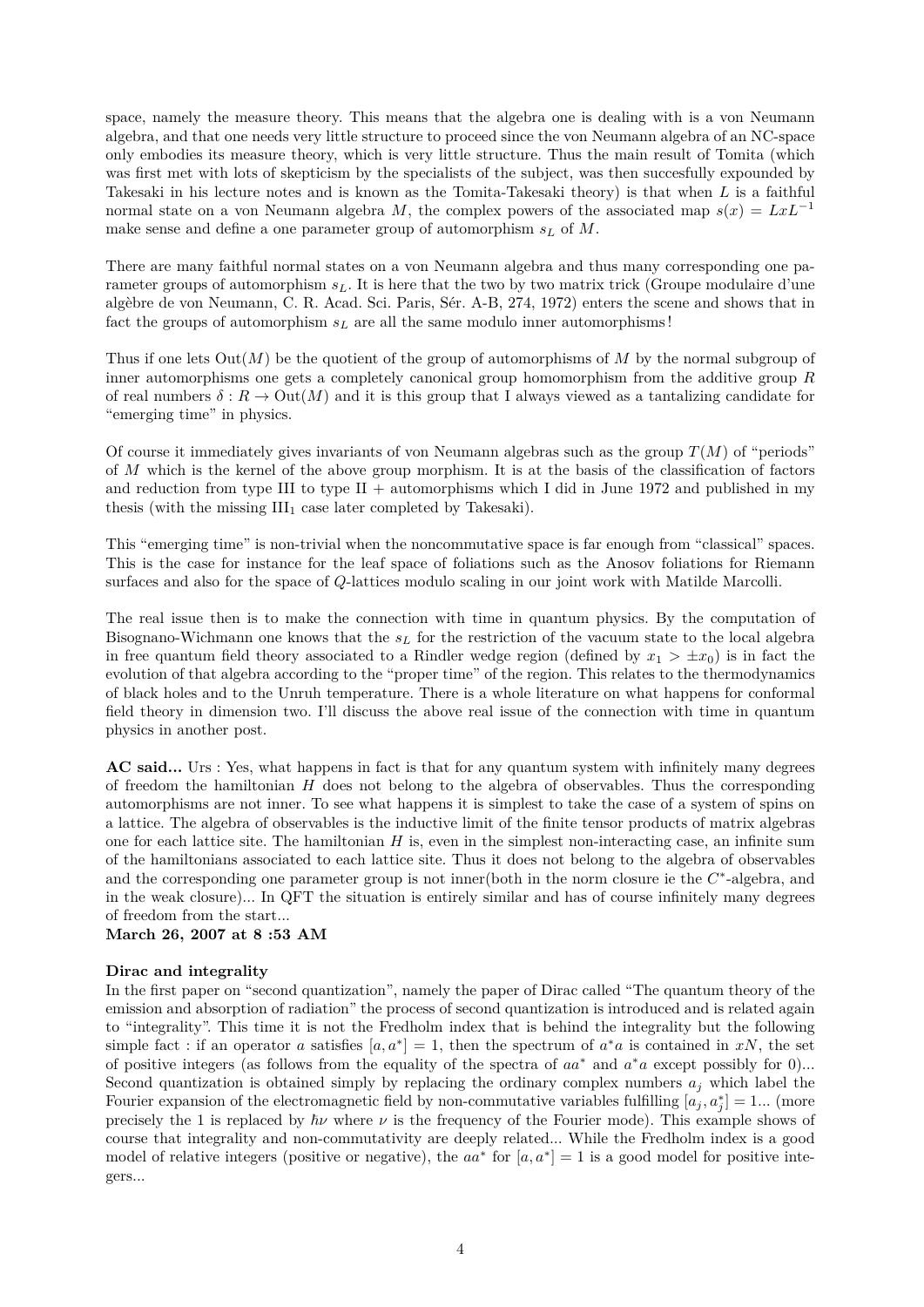#### **Wednesday, April 25, 2007**

Another very striking recent development was described in the talk of U. Haagerup on his joint work (I think it is with Magdalena Musat but am not sure, the paper is not out yet) on the classification of factors modulo isomorphism of the associated operator spaces. He gave an amazing necessary and sufficient condition for the class of the hyperfinite  $III_1$  factor : that the flow of weights admits an invariant probability measure. (One knows that this holds for the von Neumann algebra of a foliation with non-zero Godbillon-Vey class). This special case suggests that the general necessary and sufficient condition should be the "commensurability" of the flow of weights, and the idea of Mackey of viewing an ergodic flow as a "virtual subgroup" of the additive group *R* should be essential in developing the appropriate notion of "commensurability" for ergodic flows. I was off at the beginning of the week for a short sobering trip in Sweeden (Atiyah's "Witten" talk always has a sobering effect) and heard a really interesting talk by Nirenberg which suggests that the Holder exponent 1/3 which enters as the limit of regularity for the winding number formula of Kahane corresponds to the  $3 = 2 + 1$  of the periodicity long exact sequence in cyclic cohomology. There is yet another conference taking place the whole week in paris, organized by Vincent Rivasseau.

## **Saturday, May 26, 2007**

#### **The Ascona meeting on Pauli and Jung**

Thanks to Masoud for keeping the blog alive in the middle of all these trips to conferences. The last one I attended ended today and was dedicated to Pauli's philosophical ideas. It was quite interesting and gave me a great occasion to get a better knowledge of these ideas. An interesting talk was given by Rafael Nunez "Where does mathematics come from ? Pauli, Jung, and contemporary cognitive science" with a brave attempt to dismiss platonism (and in particular Pauli's view) using "contemporary cognitive science". The talk was very entertaining, in particular on the representation of the future as relative motion as in expressions of the form "winter is coming" or "we are arriving at the end of the year". Or when the infamous Chilian dictator, after the coup, said successively : "Communism has taken us at the edge of the abyss" and "today we took a big step forward". Unfortunately I missed the talk of Arthur Miller "When Pauli met Jung - and what happened next"... but I could talk to him directly and got very interested with these images Jung was showing to Pauli after hearing his dreams. I had to give a rather improvised talk on Wednesday morning (about the nature of mathematical reality and also the relations with physics) and barely made it in time, since my plane to Milan had been canceled the day before (strike of Air Control) and I had to go there by train. This took the whole day and the only possible way to reach Ascona in time was to rent a car in Milan and drive there in the middle of the night. I did it since I really hate to accept giving a talk somewhere and not be able to make it at the last moment, but there was definitely a kind of "Pauli effect" making it quite difficult to reach the place in time...

Jürg Fröhlich was prevented to come for family reasons and the talk on Pauli's work was given by Harald Atmanspacher who replaced Fröhlich at the last minute. What was really striking in this meeting was that all talks were followed by long and passionate discussions which usually lasted for almost half an hour and one could learn a lot just because there was so much interaction.

#### **AC said...**

Dear Nic, yes and this was a very nice point in the talk. I completely share this view that the past is the only thing we control and in fact I believe we just keep trying to rearange the past in order to cope with whatever the present gives us...

## **May 30, 2007 at 10 :09 AM**

#### **AC said...**

Anonymous, the lecture of Arthur Miller was based on a book which is scheduled for publication next year. So one will have to wait for that one.

As far as I know it is true that Grothendieck has been writing a lot about dreams, but my information is not reliable and the only source is the "Grothendieck Circle" website at<http://www.grothendieckcircle.org/> from which you can get better information. **May 30, 2007 at 4 :41 PM**

#### **AC said...**

#### Dear Lieven

Thanks for your comment, it is quite difficult to "maintain" the blog just Masoud and me. We really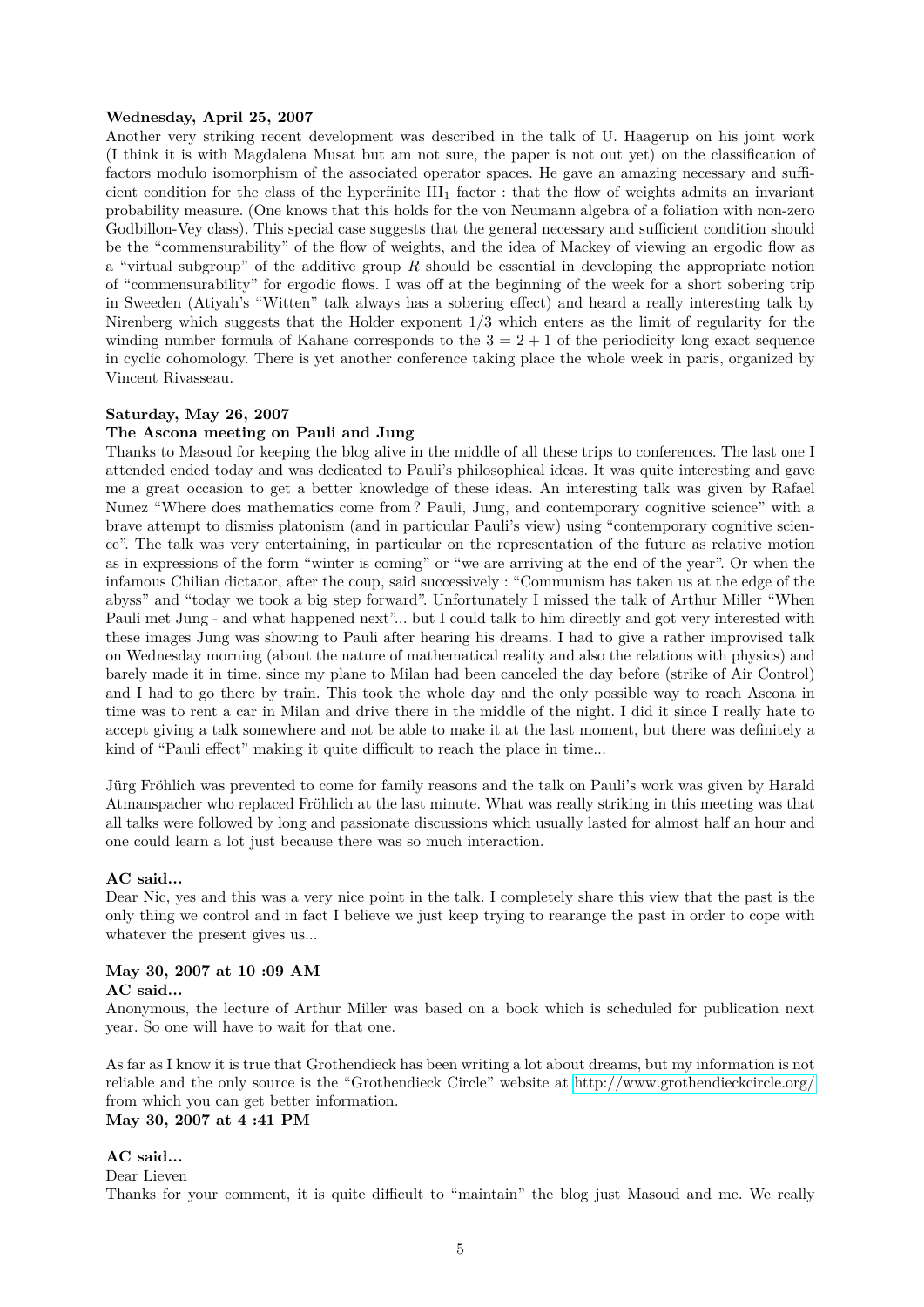welcome comments like yours and would be happy to have you as a "guest" blogger.

One basic concern I have is to try and bridge the gap between the various aspects of NCG. I really like the purely algebraic aspect (and did a bit of work with Michel Dubois-Violette on that). Both the purely algebraic noncommutative geometry as well as the more "operator theoretic" differential noncommutative geometry are mature enough now not to be frightened to interact more openly. When a theory is at its beginning I believe it is important to leave it a chance to grow by itself and "protect" it somehow, but obviously time is ripe now for a broader perspective and attitude. That's pretty much what is going on with the new Journal and the organized meetings such as the Newton Institute program of last fall or precisely the Chicago meeting. Since I was there only briefly it is difficult for me to write a full report but I'll do what I can (after doing that for the vanderbilt meeting) and will try to get a "volunteer" to give a better account than my partial one (because of the small number of talks I could attend, being quite tired after the many classes I had to give in Vanderbilt).

**June 6, 2007 at 8 :11 PM**

#### **Tuesday, July 3, 2007**

#### **Noncommutative spacetime**

As I explained in a previous post, it is only because one drops commutativity that, in the calculus, variables with continuous range can coexist with variables with countable range. In the classical formulation of variables, as maps from a set *X* to the real numbers, we saw above that discrete variables cannot coexist with continuous variables.

The uniqueness of the separable infinite dimensional Hilbert space cures that problem, and variables with continuous range coexist happily with variables with countable range, such as the infinitesimal ones. The only new fact is that they do not commute.

One way to understand the transition from the commutative to the noncommutative is that in the latter case one needs to care about the ordering of the letters when one is writing. As an example, use the "commutative rule" to simplify the following cryptic message I received from a friend : "Je suis alençonnais, et non alsacien. Si t'as besoin d'un conseil nana, je t'attends au coin annales. Qui suis-je ?"

It is Heisenberg who discovered that such care was needed when dealing with the coordinates on the phase space of microscopic systems.

At the philosophical level there is something quite satisfactory in the variability of the quantum mechanical observables. Usually when pressed to explain what is the cause of the variability in the external world, the answer that comes naturally to the mind is just : the passing of time. But precisely the quantum world provides a more subtle answer since the reduction of the wave packet which happens in any quantum measurement is nothing else but the replacement of a "*q*-number" by an actual number which is chosen among the elements in its spectrum. Thus there is an intrinsic variability in the quantum world which is so far not reducible to anything classical. The results of observations are intrinsically variable quantities, and this to the point that their values cannot be reproduced from one experiment to the next, but which, when taken altogether, form a *q*-number. Heisenberg's discovery shows that the phase-space of microscopic systems is noncommutative inasmuch as the coordinates on that space no longer satisfy the commutative rule of ordinary algebra. This example of the phase space can be regarded as the historic origin of noncommutative geometry. But what about spacetime itself ? We now show why it is a natural step to pass from a commutative spacetime to a noncommutative one.

The full action of gravity coupled with matter admits a huge natural group of symmetries. The group of invariance for the Einstein-Hilbert action is the group of diffeomorphisms of the manifold and the invariance of the action is simply the manifestation of its geometric nature. A diffeomorphism acts by permutations of the points so that points have no absolute meaning.

The full group of invariance of the action of gravity coupled with matter is however richer than the group of diffeomorphisms of the manifold since one needs to include something called "the groupof gauge transformations" which physicists have identified as the symmetry of the matter part. This is defined as the group of maps from the manifold to some fixed other group, *G*, called the "gauge group", which as far as we known is :  $G = U(1) . SU(2) . SU(3)$ . The group of diffeomorphisms acts on the group of gauge transformations by permutations of the points of the manifold and the full group of symmetries of the action is the semi-direct product of the two groups (in the same way, the Poincaré group which is the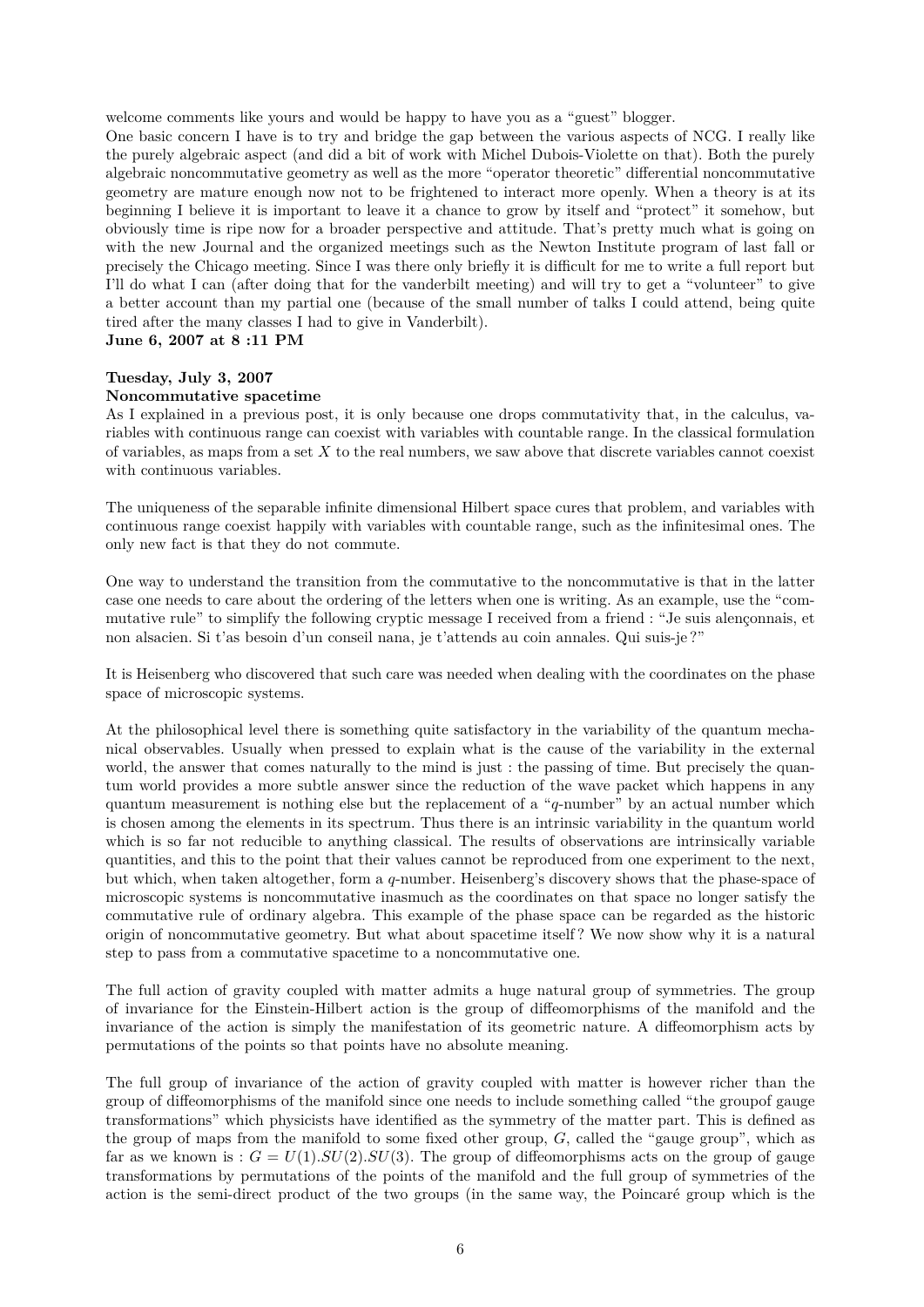invariance group of special relativity, is the semi-direct product of the group of translations by the group of Lorentz transformations). In particular it is not a simple group (a simple group is one which cannot be decomposed into smaller pieces, a bit like a prime number cannot be factorized into a product of smaller numbers) but is a "composite" and contains a huge normal subgroup.

Now that we know the invariance group of the action, it is natural to try and find a space *X* whose group of diffeomorphisms is simply that group, so that we could hope to interpret the full action as pure gravity on *X*. This is the old Kaluza-Klein idea. Unfortunately this search is bound to fail if one looks for an ordinary manifold since by a mathematical result, the connected component of the identity in the group of diffeomorphisms is always a simple group, excluding a semi-direct product structure as that of the above invariance group of the full action of gravity coupled with matter. But noncommutative spaces of the simplest kind readily give the answer, modulo a few subtle points. To understand what happens note that for ordinary manifolds the algebraic object corresponding to a diffeomorphism is just an automorphism of the algebra of coordinates ie a transformation of the coordinates that does not destroy their algebraic relations. When an involutive algebra *A* is not commutative there is an easy way to construct automorphisms. One takes a unitary element *u* of the algebra ie such that  $uu^* = u^*u = 1$ . Using *u* one obtains an automorphism called inner, by the formula  $x \to uxu^*$ .

Note that in the commutative case this formula just gives the identity automorphism (since one could then permute  $x$  and  $u^*$ ). Thus this construction is interesting only in the noncommutative case. Moreover the inner automorphisms form a subgroup denoted  $\text{Int}(A)$  which is always a normal subgroup of the group of automorphisms of *A*.

In the simplest example, where we take for *A* the algebra of smooth maps from a manifold *M* to the algebra of matrices of complex numbers, one shows that the group  $\text{Int}(A)$  in that case is (locally) isomorphic to the group of gauge transformations ie of smooth maps from *M* to the gauge group  $G = PSU(n)$  (quotient of  $SU(n)$  by its center). Moreover the relation between inner automorphisms and all automorphisms becomes identical to the exact sequence governing the structure of the above invariance group of the full action of gravity coupled with matter.

It is quite striking that the terminology coming from physics : internal symmetries agrees so well with the mathematical one of inner automorphisms. In the general case only automorphisms that are unitarily implemented in Hilbert space will be relevant but modulo this subtlety one can see at once from the above example the advantage of treating noncommutative spaces on the same footing as the ordinary ones. The next step is to properly define the notion of metric for such spaces and we shall indulge, in the next post, in a short historical description of the evolution of the definition of the "unit of length" in physics. This will prepare the ground for the introduction to the spectral paradigm of noncommutative geometry.

#### **AC said...**

Guy on the street, just try to permute some letters and get 4 times a name which is not so difficult to guess... what can you come up with starting with "non alsacien" for instance ? **July 4, 2007 at 6 :59 PM**

# **AC said...**

#### Dear Fabien

Your question is pertinent. The role of the finite space is now much better understood from the very recent papers with A. Chamseddine : "*Why the Standard Model*" [\(https://arxiv.org/pdf/0706.3688.pdf\)](https://arxiv.org/pdf/0706.3688.pdf) and "*A dress for SM the beggar*" [\(https://pdfs.semanticscholar.org/765c/4b648502de8f1628258f79ca7bc7e61fe3fc.pdf\)](https://pdfs.semanticscholar.org/765c/4b648502de8f1628258f79ca7bc7e61fe3fc.pdf) which are on the hep-th arXiv. My intention is to use this blog, this summer holidays, to explain their content in details, but one step at a time. So far I just wanted to explain why it is natural to consider NC spacetimes and not be so dependent on the "point-set" commutative view of spaces. So even if one cannot exclude that the finite space  $F$  is, as you suggest, a "remnant of a shrunk down ancestral continuous space" it will give us a lot more freedom to drop the dependence on the commutative view. **July 4, 2007 at 7 :10 PM**

# **AC said...**

I believe that the extension of the "symplectic" framework to the NC world is simply the notion of the first order term in a deformation of the NC-algebra. This is quite clear in the commutative case where a symplectic structure (or more generally Poisson structure) is just the first term in the expansion of the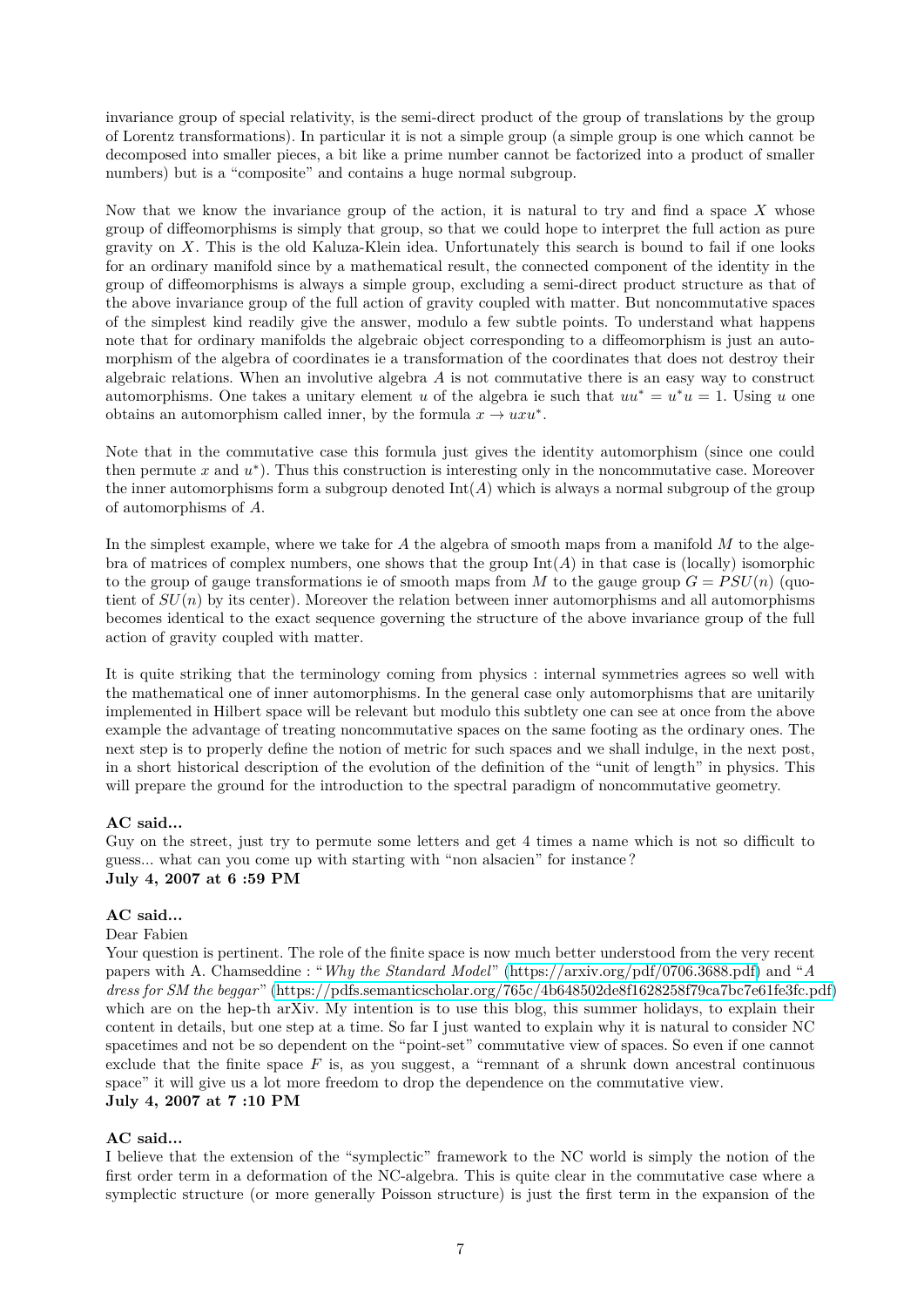deformed product. Thus it is a semi-classical form of the deformation. In the NC case there are many examples where it is natural to use a similar starting point for deformations (for instance in Rankin-Cohen brackets generalized to deformations of NC projective structures). **July 8, 2007 at 11 :35 AM**

**Tuesday, July 10, 2007 A brief history of the metric system**



The next step is to understand what is the replacement of the Riemannian paradigm for noncommutative spaces. To prepare for that, and using the excuse of the summer holidays, let me first tell the story of the change of paradigm that already took place in the metric system with the replacement of the concrete "mètre-étalon" by a spectral unit of measurement.

The notion of geometry is intimately tied up with the measurement of length. In the real world such measurement depends on the chosen system of units and the story of the most commonly used system the metric system - illustrates the difficulties attached to reaching some agreement on a physical unit of length which would unify the previous numerous existing choices. As is well known, the United States are one of the few countries that are not using the metric system and this lack of uniformity in the choice of a unit of length became painfully obvious when it entailed the loss of a probe worth 125 million dollars just because two different teams of engineers had used the two different units (the foot and the metric system). In 1791 the French Academy of Sciences agreed on the definition of the unit of length in the metric system, the "mètre", as being the ten millionth part of the quarter of the meridian of the earth. The idea was to measure the length of the arc of the meridian from Barcelone to Dunkerque while the corresponding angle (approximately 9.5◦ ) was determined using the measurement of latitude from reference stars. In a way this was just a refinement of what Eratosthenes had done in Egypt, 250 years BC, to measure the size of the earth (with a precision of 0.4  $\%$ ).

Thus in 1792 two expeditions were sent to measure this arc of the meridian, one for the Northern portion was led by Delambre and the other for the southern portion was led by Méchain. Both of them were astronomers who were using a new instrument for measuring angles, invented by Borda, a French physicist. The method they used is the method of triangulation and of concrete measurement of the "base" of one triangle. It took them a long time to perform their measurements and it was a risky enterprize. At the beginning of the revolution, France entered in a war with Spain.

Just try to imagine how difficult it is to explain that you are trying to define a universal unit of length when you are arrested at the top of a mountain with very precise optical instruments allowing you to follow all the movements of the troops in the surrounding.

Both Delambre and Méchain were trying to reach the utmost precision in their measurements and an important part of the delay came from the fact that this reached an obsessive level in the case of Méchain. In fact when he measured the latitude of Barcelone he did it from two different close by locations, but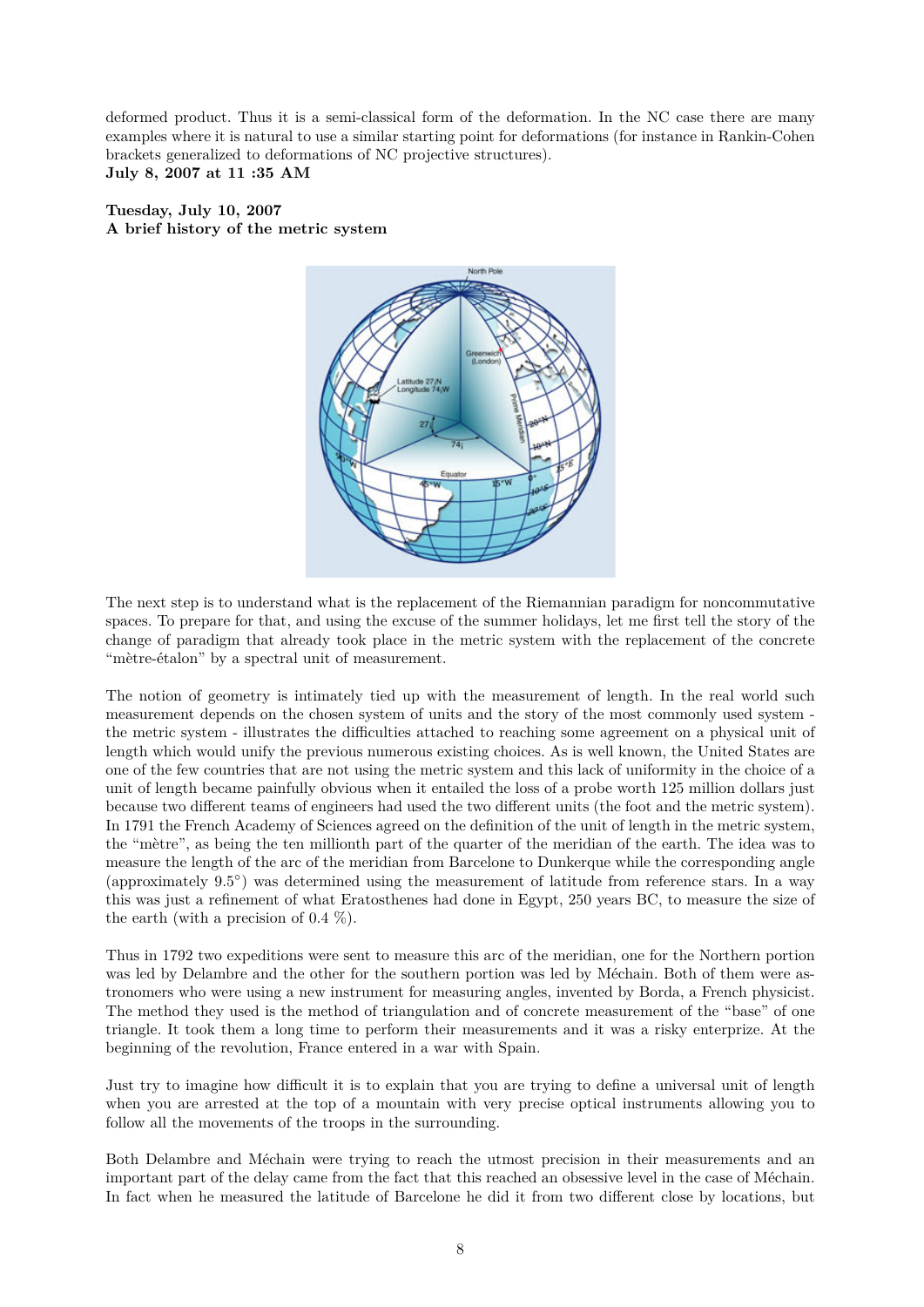found contradictory results which were discordant by 3.5 seconds of arc. Pressed to give his result he chose to hide this discrepancy just to "save the face" which is the wrong attitude for a Scientist. Chased from Spain by the war with France he had no second chance to understand the origin of the discrepancy and had to fiddle a little bit with his results to present them to the International Commission which met in Paris in 1799 to collect the results of Delambre and Méchain and compute the "mètre" from them. Since he was an honest man obsessed by precision, the above discrepancy kept haunting him and he obtained from the Academy to lead another expedition a few years later to triangulate further into Spain. He went and died from malaria in Valencia. After his death, his notebooks were analysed by Delambre who found the discrepancy in the measurements of the latitude of Barcelone but could not explain it. The explanation was found 25 years after the death of Méchain by a young astronomer by the name of Nicollet, who was a student of Laplace. Méchain had done in both of the sites he had chosen in Barcelone (Mont Jouy and Fontana del Oro) a number of measurements of latitude using several reference stars. Then he had simply taken the average of his measurements in each place. Méchain knew very well that refraction distorts the path of light rays which creates an uncertainty when you use reference stars that are close to the horizon. But he considered that the average result would wipe out this problem.

What Nicollet did was to ponder the average to eliminate the uncertainty created by refraction and, using the measurements of Méchain, he obtained a remarkable agreement (0.4 seconds ie a few meters) between the latitudes measured from Mont Jouy and Fontana del Oro. In other words Méchain had made no mistake in his measurements and could have understood by pure thought what was wrong in his computation. I recommend the book of Ken Adler (*The measure of all things : the seven-year odyssey and hidden error that transformed the world*, eds Little, Brown et compagny, 2003, ou *Mesurer le monde*, Flammarion, 2005) for a nice account of the full story of the two expeditions.

In any case in the meantime the International commission had taken the results from the two expeditions and computed the length of the ten millionth part of the quarter of the meridian using them. Moreover a concrete platinum bar with approximately that length was then realized and was taken as the definition of the unit of length in the metric system. With this unit the actual length of the quarter of meridian turns out to be 10 002 290 rather than the aimed for 10 000 000 but this is no longer relevant. In fact in 1889 the reference became another specific metal bar (of platinum and iridium) called "mètre-étalon", which was deposited near Paris in the pavillon de Breteuil. This definition held until 1960.

Already in 1927, at the seventh conference on the metric system, in order to take into account the inevitable natural variations of the concrete called "mètre-étalon", the idea emerged to compare it with a reference wave length (the red line of Cadmium). Around 1960 the reference to the called "mètre étalon" was finally abandoned and a new definition of the unit of length in the metric system (the "mètre) was adopted as 1650763.73 times the wave length of the radiation corresponding to the transition between the levels 2p10 and 5d5 of the Krypton 86Kr.

In 1967 the second was defined as the duration of 9192631770 periods of the radiation corresponding to the transition between the two hyperfine levels of Caesium-133. Finally in 1983 the "mètre" was defined as the distance traveled by light in 1/299792458 second. In fact the speed of light is just a conversion factor and to define the "mètre" one gives it the specific value of *c* = 299792458 m*/*s. In other words the "mètre" is defined as a certain fraction 9192631770*/*299792458 ∼ 30*.*6633*...* of the wave length of the radiation coming from the transition between the above hyperfine levels of the Caesium atom.

The advantages of the new standard of length are many. First by not being tied up with any specific location, it is in fact available anywhere where Caesium is. The choice of Caesium as opposed to Helium or Hydrogen which are much more common in the universe is of course still debatable, and it is quite possible that a new standard will soon be adopted involving spectral lines of Hydrogen instead of Caesium. See this paper of Bordé for an update [http://christian.j.borde.free.fr/ChB.pdf.](http://christian.j.borde.free.fr/ChB.pdf)

While it would be difficult to communicate our standard of length with other extraterrestrial civilizations if they had to make measurements of the earth (such as its size) the spectral definition can easily be encoded in a probe and sent out. In fact spectral patterns provide a perfect "signature" of chemicals, and a universal information available anywhere where these chemicals can be found, so that the wave length of a specific line is a perfectly acceptable unit, while if you start thinking a bit you will find out that we would be unable to just tell where the earth is in the universe...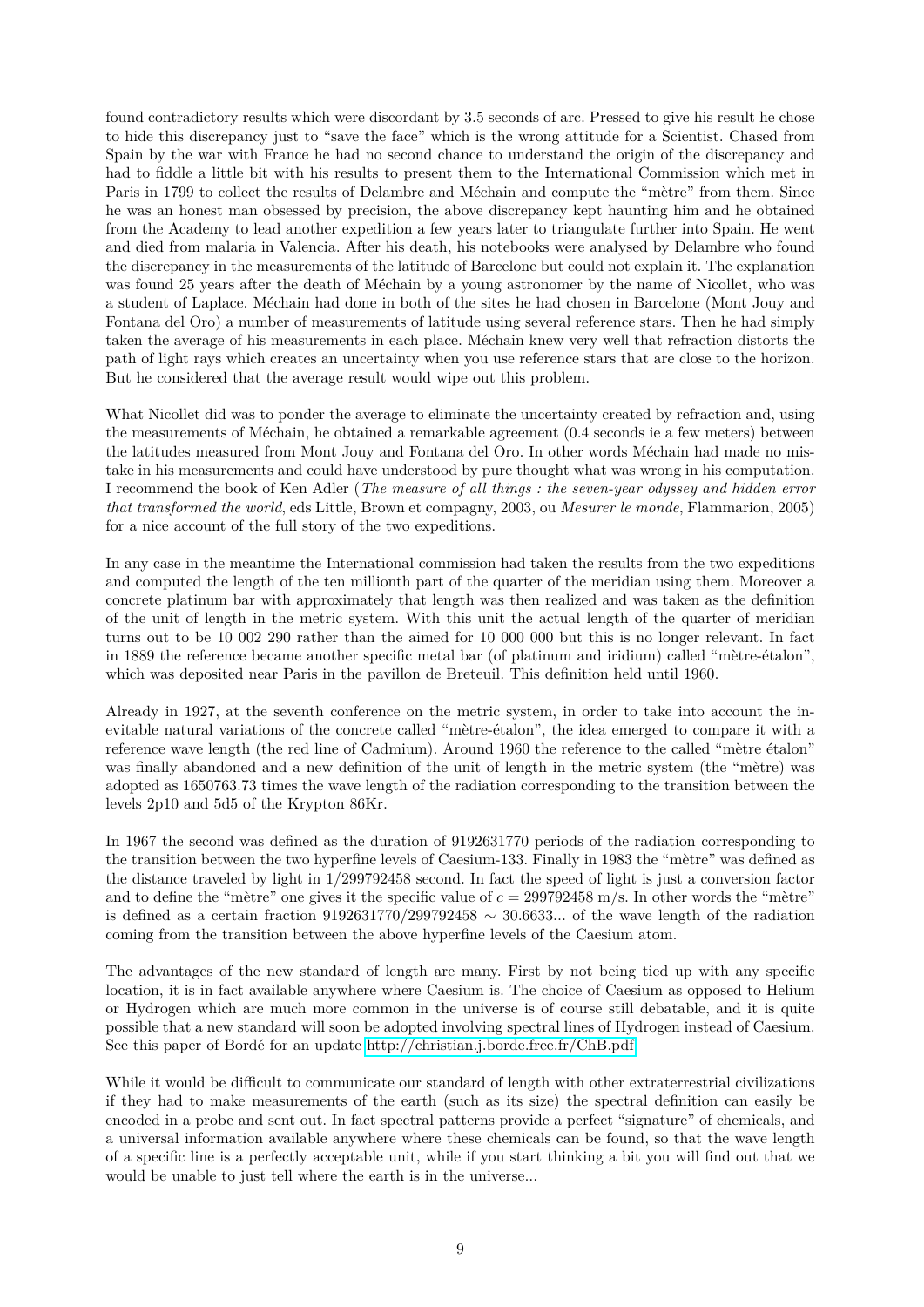Coordinates ? yes but whith respect to which system ? One possibility would be to give the sequence of redshifts to nearby galaxies, and in a more refined manner to nearby stars but it would be quite difficult to be sure that this would single out a definite place.

## **AC said...**

Dear Apprenticing Physicist. First I do not know any real evidence of the variation in time of the constants of nature. Just look for instance at

<http://www-cosmosaf.iap.fr/Cste%208%20mai%202004%20html.htm>

In fact Dirac's large number idea of 1937, that was predicting a variation of *G* with time was not validated by experiment and one has an experimental upper bound of the order of *dG/G <* 4 10−<sup>11</sup> per year. Thus I am not sure that there is any convincing experimental evidence yet for what you say. If there were it would be interesting to discuss more precisely of which constant we are talking. For instance the spectral unit of length which I discussed in the post depends on the Rydberg constant and hence on the electron mass. In NCG that mass is tied up to the inverse size of the finite geometry *F* that will be discussed later in this blog. At least what can be said is that, in NCG, the "atomic units" are intimately tied up to the geometry of the finite space *F* while the astronomical units are tied up with the manifold *M*. The NCG model of space-time is the product *M* times *F*, but nothing prevents the geometry of *F* to vary over *M*. **July 13, 2007 at 10 :27 AM**

# **Tuesday, July 17, 2007**

# **Non Standard stuff**

I am not sure I really know how to make use of a "blog" like this one. Recently I had to write a sollicited paper describing the perspective on the structure of space-time obtained from the point of view of noncommutative geometry. At first I thought that I could just be lazy and after the paper was written (it is available here [https://alainconnes.org/docs/shahnlong.pdf\)](https://alainconnes.org/docs/shahnlong.pdf) just use pieces of it to keep this blog alive during the summer vacations. However, when trying to do that, I realized that it was better (partly because of the impractical use of latex in the blog) to first make the paper available and then tell in the blog the additional things one would not "normally" write in a paper (even a non-technical general public paper such as the above). I am not keen on turning the blog into a place for controversies since it is unclear to me that one gains a lot in such discussions. The rule seems to be that, most often, people have prejudices against new stuff mostly because they don't know enough and take the lazy attitude that it is easier to denigrate a theory than to try and appreciate it. I am no exception and have certainly adopted that attitude with respect to supersymmetry or string theory. A debate will usually exhibit the strong opinions of the various sides and it is rare that one witnesses a real change taking place. So much for the "controversy" side. However I do believe that there are some points that can be quite useful to know and which, provided they are presented in a non-polemic manner can help a lot to avoid some pitfalls. I will discuss as an example the two notions of "infinitesimals" that I know and try to explain the relevance of both. This is not a "math paper" but rather an informal discussion.

When I was a student in Ecole Normale about 40 years ago, I fell in love with a new math topic called "nonstandard analysis" which was advocated by A. Robinson. Being a student of Gustave Choquet at that time, I knew a lot about ultrafilters. These maximal filters were (correct me if I am wrong) discovered by H. Cartan during a Bourbaki workshop. At that time Cartan had no name for the new objects but he had found the remarkable efficiency they had in any proof where a compactness and choice arguments were needed. So (this I heard from Cartan) the name he was using was "boum" ! ! ! Of course he knew that it gave a one line proof of the existence of Haar measure (boum...). And also that because of uniqueness of the latter it was in fact proving a rather strong convergence statement on the counting functions that approximate the Haar measure. He wanted to make sure, and wrote in a Compte-Rendu note the full details of a direct geometric argument proving the expected convergence. From ultrafilters to ultraproducts is an easy step. And I got completely bought by ultraproducts when I learnt (around that time) about the Ax-Cochen theorem : the ultraproduct of *p*-adic fields is isomorphic to the ultraproduct of local function fields with the same residue fields. Thus I started trying to work in that subject and obtained, using a specific class of ultrafilters called "selective", a construction of minimal models in nonstandard analysis. They are obtained as ultraproducts but the ultrafilters used are so special that, for instance, in order to know the element of the ultrapower of a set *X*, one does not need to care about the labels : the image ultrafilter in *X* is all that is needed. I wrote a paper explaining how to use ultraproducts and always kept that tool ready for use later on. I used it in an essential manner in my work on the classification of factors. So much for the positive side of the coin. However, quite early on I had tried in vain to implement one of the "selling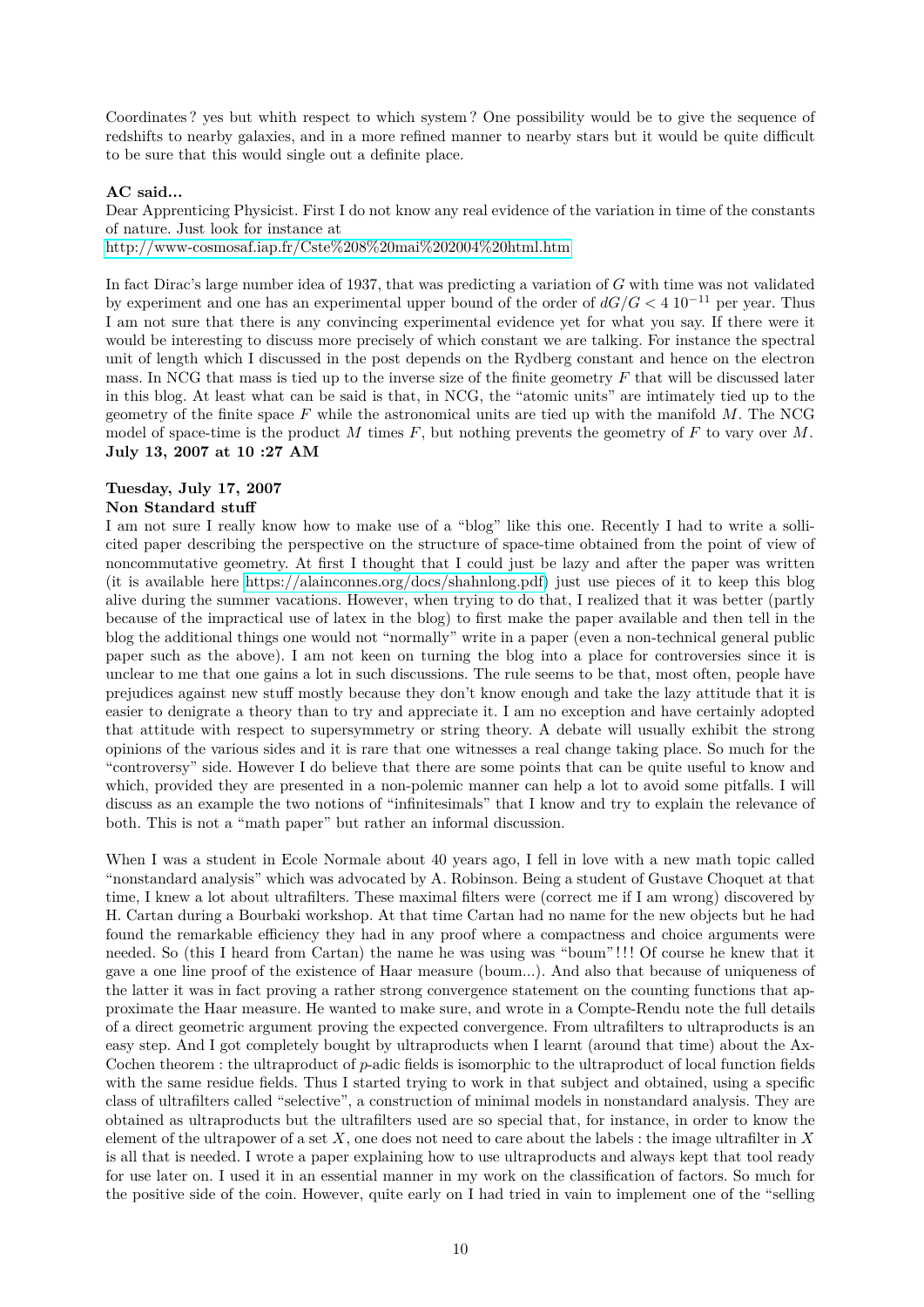adds" of nonstandard analysis, namely that it was finally giving the promised land for "infinitesimals". In fact the adds came with a specific example : a purported answer to the naive question "what is the probability "*p*" that a dart will land at a given point *x* of the target" in playing a game of darts. This was followed by 1) the simple argument why that positive number "*p*" was smaller than epsilon for any positive real epsilon 2) one hundred pages of logic 3) the identification of "*p*" with a "non-standard" number...

At first I attributed my inability to concretely get "*p*" to my lack of knowledge in logics, but after realizing that the models could be constructed as ultraproducts this excuse no longer applied. At this point I realized that there is some fundamental reason why one will never be able to actually "pin down" this "*p*" among non-standard numbers : from a non-standard number (non-trivial of course) one canonically deduces a non-measurable character of the infinite product of two element groups (the argument is simpler using a non-standard infinite integer "*n*", just take the map which to the sequence *a<sup>n</sup>* (of 0 and 1) assigns its value for the index "*n*"). Now a character of a compact group is either continuous or non-measurable. Thus a non-standard number gives us canonically a non-measurable subset of [0*,* 1]. This is the end of the rope for being "explicit" since (from another side of logics) one knows that it is just impossible to construct explicitely a non-measurable subset of [0*,* 1] !

It took me many years to find a good answer to the above naive question about "*p*". The answer is explained in details here. It is given by the formalism of quantum mechanics, which as explained in the previous post on "infinitesimal variables" gives a framework where continuous variables can coexist with infinitesimal ones, at the only price of having more subtle algebraic rules where commutativity no longer holds. The new infinistesimals have an "order" (an infinitesimal of order one is a compact operator whose characteristic values  $\mu_n$  are a big O of  $(1/n)$ . The novel point is that they have an integral, which in physics terms is given by the coefficient of the logarithmic divergence of the trace. Thus one obtains a new stage for the "calculus" and it is at the core of noncommutative differential geometry.

In Riemannian geometry the natural datum is the square of the line element, so that when computing the distance  $d(A, B)$  between two points one has to minimize the integral from  $A$  to  $B$  along a continuous path of the square root of  $g_{\mu\nu}dx^{\mu}dx^{\nu}$ . Now it is often true that "taking a square root" in a brutal manner as in the above equation is hiding a deeper level ofunderstanding. In fact this issue of taking the square root led Dirac to his famous analogue of the Schrödinger equation for the electron and the theoretical discovery of the positron. Dirac was looking for a relativistic invariant form of the Schröodinger equation. One basic property of that equation is that it is of first order in the time variable. The Klein-Gordon equation which is the relativistic form of the Laplace equation, is relativistic invariant but is of second order in time.



Dirac found away to take the square root of the Klein-Gordon operator using Clifford algebra. In fact (as pointed out to me by Atiyah) Hamilton had already written the magic combination of partial derivatives using his quaternions as coefficients and noted that this gave a square root of the Laplacian. When I was in St. Petersburg for Euler's 300'th, I noticed that Euler could share the credit for quaternions since he had explicitly written their multiplication rule in order to show that the product of two sums of 4 squares is a sum of 4 squares.

So what is the relation between Dirac's square root of the Laplacian and the above issue of taking the square root in the formula for the distance  $d(A, B)$ . The point is that one can use Dirac's solution and rewrite the same geodesic distance  $d(A, B)$  in the following manner : one no longer measures the minimal length of a continuous path but one measures the maximal variation of a function : ie the absolute value of the difference  $f(A) - f(B)$ . Of course without a restriction on f this would give infinity, but one requires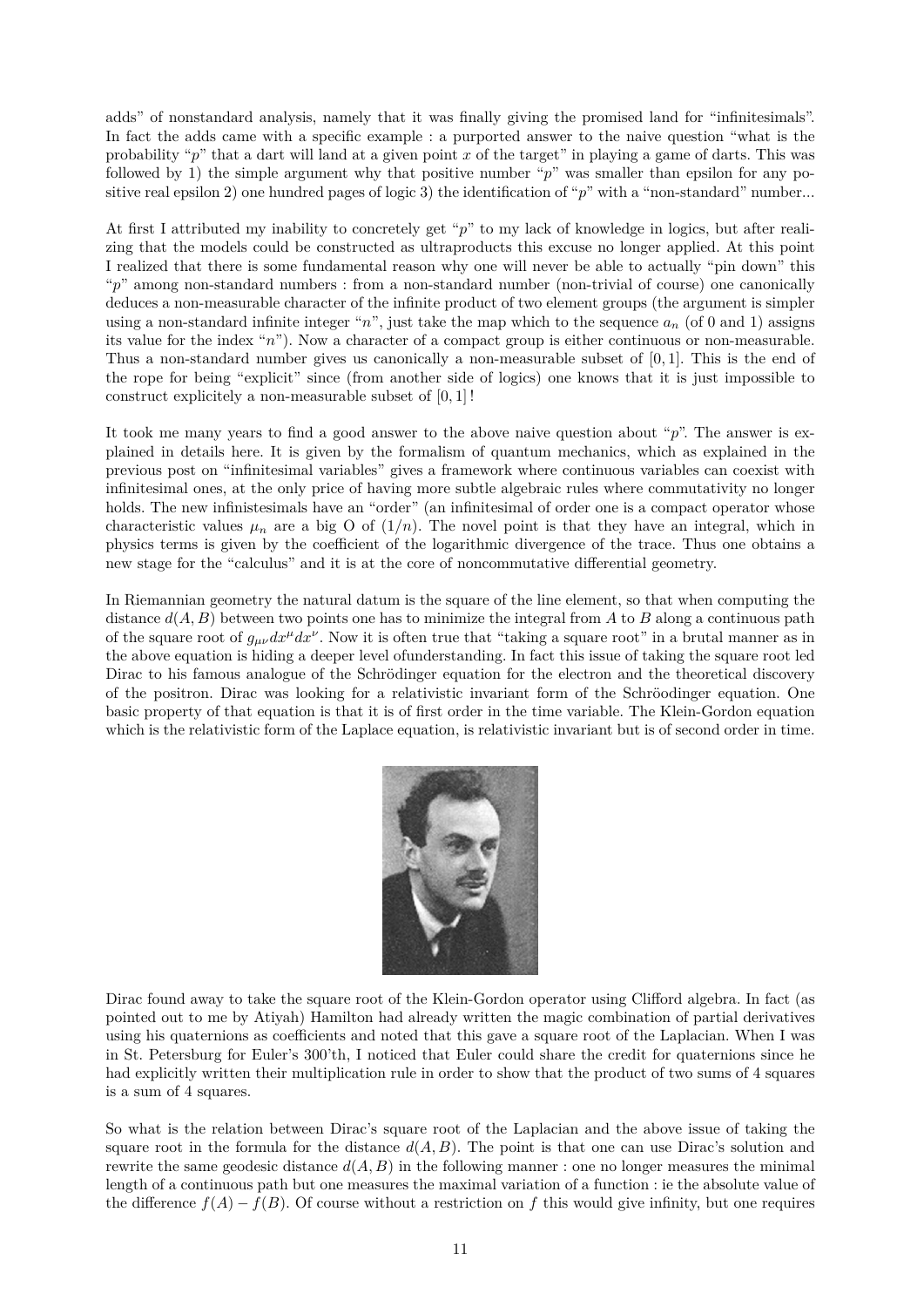that the commutator  $[D, f]$  of  $f$  with the Dirac operator is bounded by one.

Here we are in our "quantized calculus" stage, so that both the functions on our geometric space as well as the Dirac operator are all concretely represented in the same Hilbert space *H*. *H* is the Hilbert space of square integrable spinors and the functions act by pointwise multiplication. The commutator  $[D, f]$  is the Clifford multiplication by the gradient of *f* so that when the function *f* is real, its norm is just the Sup norm of the gradient. Then saying that the norm of  $[D, f]$  is less than one is the same as asking that f be a Lipschitz function of constant one ie that the absolute value of  $f(A) - f(B)$  is less than  $d(A, B)$ where the latter is the geodesic distance. For complex valued functions one only gets an inequality, but it suffices to show that the maximum variation of such f gives exactly the geodesic distance : ie we recover the geodesic distance  $d(A, B)$  as Sup  $f(A) - f(B)$  for norm of [*D, f*] less than one.

Note that *D* has the dimension of the inverse of a length, ie of a mass. In fact in the above formula for distances in terms of a supremum the product of "*f*" by *D* is dimensionless and "*f*" has the dimension of a length since  $f(A) - f(B)$  is a distance.

Now what is the intuitive meaning of  $D$  ? Note that the above formula measuring the distance  $d(A, B)$  as a supremum is based on the lack of commutativity between *D* and the coordinates "*f*" on our space. Thus there should be a tension that prevents *D* from commuting with the coordinates. This tension is provided by the following key hypothesis "the inverse of *D* is an infinitesimal".

Indeed we saw in a previous post that variables with continuous range cannot commute with infinitesimals, which gives the needed tension. But there is more, because of the fundamental equation  $\mathbf{ds} = 1/D$  which gives to the inverse of *D* the heuristic meaning of the line element. This change of paradigm from the  $q_{\mu\nu}$ to this operator theoretic **ds** is the exact parallel of the change of the unit of length in the metric system to a spectral paradigm. Thus one can think of a geometry as a concrete Hilbert space representation not only of the algebra of coordinates on the space *X* we are interested in, but also of its infinitesimal line element **ds**. In the usual Riemannian case this representation is moreover irreducible. Thus in many ways this is analogous to thinking of a particle as Wigner taught us, ie as an irreducible representation (of the Poincaré group).

#### **AC said...**

Dear Arivero, thanks! nice that Tao and myself are discussing the same thing. In fact my first compte rendu note (1970) was about selective ultrafilters and minimal nonstandard models constructed using ultraproducts. My belief is that the two points of view on infinitesimals are the reflection of the nuances existing already at the beginning of the invention of the calculus. The non-standard numbers in the sense of logics or ultrafilters are very close to the point of view of Leibniz.

## **July 17, 2007 at 7 :30 PM**

**AC said...** Dear Alon Levy Yes, of course I am willing to put the post about nonstandard analysis on the carnival blog, thanks, Alain **August 19, 2007 at 1 :57 PM**

# **Friday, August 3, 2007**

#### **Paul's Seventies**

I am just back from a very nice event around Paul Baum's seventies, which took place in Warsaw last Monday, thanks in particular to Piotr Hajac. I have known Paul since the summer of 1980 when we first met in Kingston. I really had, when I first met him, the impression of meeting l'"Homologie en personne". The more I got to know him through our very long collaboration, the better I enjoyed his clarity of mind and his relentless quest for simplicity and beauty. In many ways he succeeds indoing something very difficult, which Grothendieck advised in *Récoltes et Semailles*, namely to keep "une innocence enfantine" in front of mathematics. The dinner on monday night was comparable in intensity to the memorable one in Martin Walter's place, in Boulder, for Paul's sixties when the team Paul Baum - Raoul Bott forced Martin to search (again and again) his cellar for more bottles of wine to keep up with their drinking ability !.

Raoul Bott died in December 2005. Not long before, Paul went all the way to California to visit him and they talked together for an entire day. This type of faithfulness in friendship and understanding of what really matters, is an attitude towards life which Paul has and which I truly admire.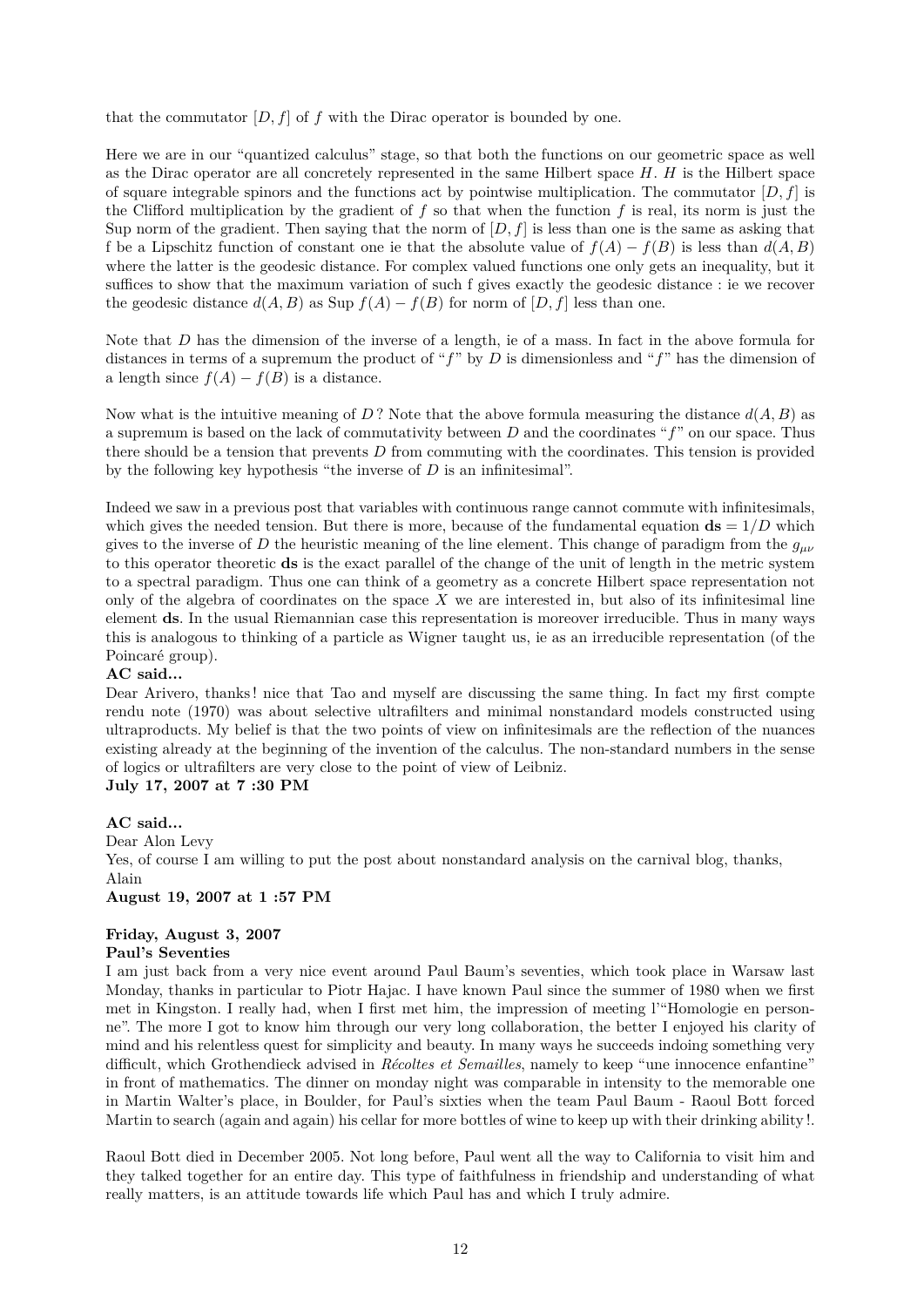#### **Monday, August 13, 2007 Harmonic mean**

This "post" is mainly an attempt to see if one can manage to use formulas in the blog and discuss some real stuff somehow. The formulas should be really visible, a bit like with transparencies. So as a pretext, I'll start by discussing an issue related to the basic Ansatz :

$$
\mathbf{ds} = D^{-1}
$$

which gives the operator theoretic line element in terms of the Dirac operator in the general framework of "metric" noncommutative geometry. The kernel of the operator *D* is finite dimensional and one takes **ds** to vanish on that kernel. As was already discussed here, the knowledge of *D* gives back the metric. Moreover the noncommutative integral, in the form of the Dixmier trace, gives back the volume form. Thus the integral of a function  $f$  in dimension  $n$  is simply given by

$$
\int f|{\rm d} \mathbf{s}|^n
$$

where the "cut" integral is the Dixmier trace ie the functional that assigns to an infinitesimal of order one the coefficient of the logarithmic divergency in the series that gives the sum of its eigenvalues.

I will not try to justify the heuristic definition of the line element any further. It is more interesting to put it to the test, to question it, and I will discuss an example of an issue which left me perplex for quite sometime but has a pretty resolution.

The point is to understand what happens when one takes the product of two noncommutative geometries. One gets the following relation for the squares of the corresponding Dirac operators :

$$
D^2 = D_1^2 + D_2^2
$$

where we abuse notations by removing the tensor product by the identity operator that normally goes with each of the operators  $D_i$ . Now this relation is quite different from the simple Pythagorean relation of the classical line elements whose square simply add up and it thus raises the question of reconciling the above Ansatz with the simple formula of addition of the squares of the Dirac operators. More generally, one can consider a bunch of NC spaces with Dirac operators  $D_{\mu}$  and combine them as follows : One starts with a positive matrix of operators in Hilbert space :

$$
g = (g^{\mu\nu}) \in M_n(\mathcal{L}(\mathcal{H}))
$$

and one extends the above formula giving  $D^2$  for a product of two spaces and forms the following sum :

$$
D^2=\sum_{\mu,\nu}D_\mu g^{\mu\nu}D_\nu^*
$$

we make no commutativity hypothesis and even drop the self-adjointness of  $D<sub>\mu</sub>$  which is not needed. We want a formula for the inverse of the square of *D* ie for :

$$
\mathbf{ds}^2 = D^{-2}
$$

in terms of the inverse matrix :

$$
g^{-1} = (g_{\mu\nu})
$$

which plays a role similar to the  $g_{\mu\nu}$  of Riemannian geometry, and of the operators

$$
dz^{\mu} = D_{\mu}^{-1}
$$

where the notation with *z* stresses the fact that we do not even assume self-adjointness of the various  $D_{\mu}$ .

It sounds totally hopeless since one needs a formula for the inverse of a sum of noncommuting operators. Fortunately it turns out that there is a beautiful simple formula that does the job in full generality. It is reminiscent of the definition of distances as an infimum. It is given by :

$$
\langle \xi, \mathbf{ds}^2 \xi \rangle = \text{Inf} \sum_{\mu, \nu} \langle dz^{\mu} \xi^{\mu}, g_{\mu \nu} dz^{\nu} \xi^{\nu} \rangle
$$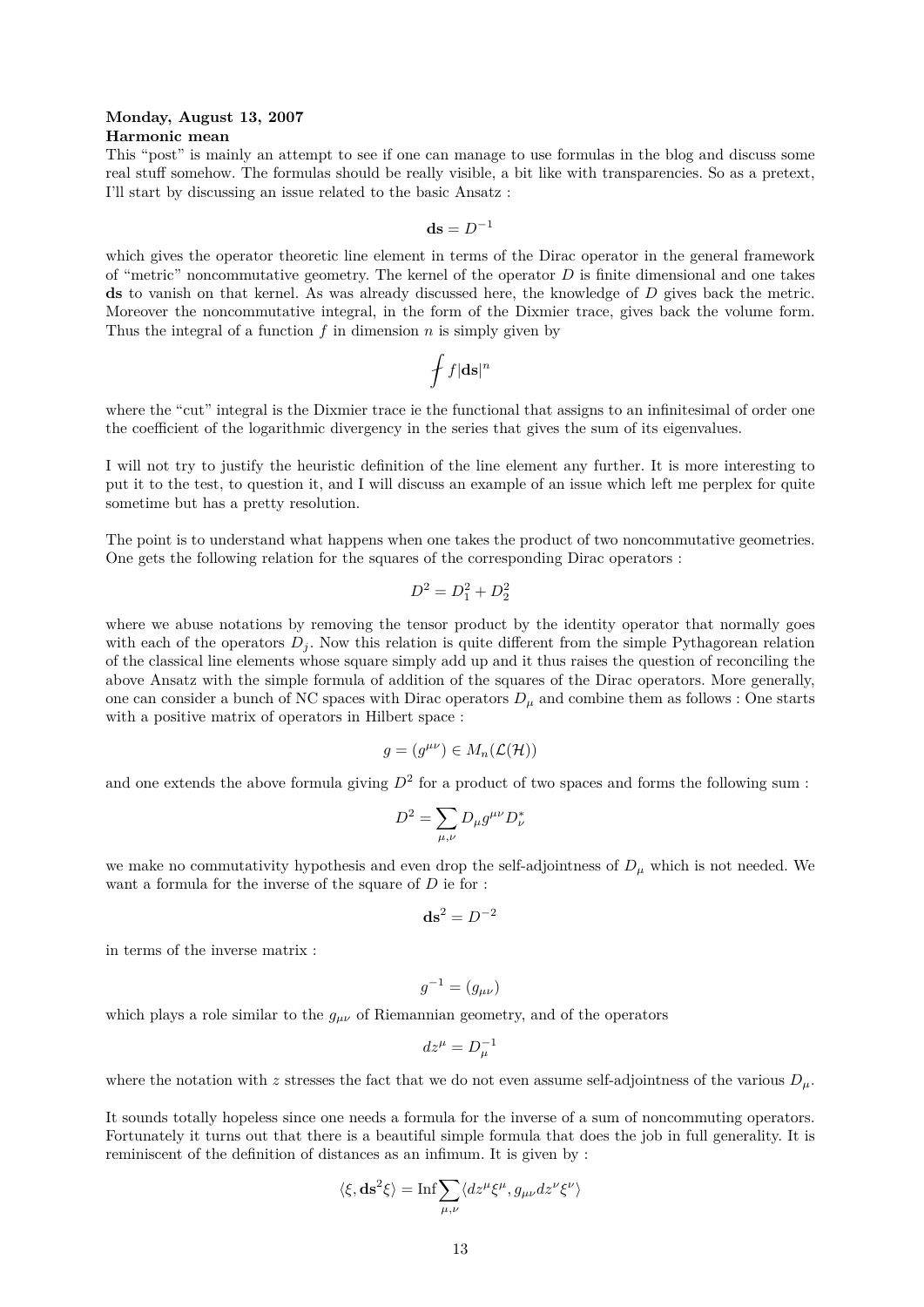The infimum is taken over all decompositions of the given vector as a sum :

$$
\sum_\mu \xi^\mu = \xi
$$

Note that this formula suffices to determine the operator  $ds^2$  completely, since it gives the value of the corresponding positive quadratic form on any vector in Hilbert space. The proof of the formula is not difficult and can be done by applying the technique of Lagrange multipliers to take care of the above constraint on the free vectors  $\xi^{\mu}$ .

#### **AC said... Dear Christophe**

What I did was to embed small images inside the text, first I wrote a pdf file and then I extracted small portions of the pdf using adobe professional and saving them as jpeg. **September 7, 2007 at 4 :51 PM**

## **Wednesday, September 5, 2007 News on K-front**

Today the editorial board of the new Journal of K-theory put out a public statement, which we reproduce below : STATEMENT OF THE EDITORS OF THE "JOURNAL OF K-THEORY"

After several public statements and news articles regarding the Springer journal "K-theory" (KT), and the new "Journal of K-Theory" (JKT) to be distributed by Cambridge University Press (CUP), the mathematical community has become aware of ongoing changes. On behalf of the entire Editorial Board of the new JKT, we want to give as precise a picture of the situation as we can at the moment, especially to the authors. It is very important to us that the authors should not suffer as a result of the transition. Those authors who submitted papers to KT before August 2007, regardless of whether the paper has already been accepted or is just awaiting review, have three choices : 1) Choose another journal. 2) Maintain submission with KT for final review if necessary and publication if accepted. 3) Transfer their article to the new JKT. All authors who have not yet done so should please notify Professor Bak on the one hand, Professors Lueck and Ranicki on the other hand, about their choice, as soon as possible. For those who opt for choice 2, Professors Lueck and Ranicki have promised to take over the remaining editorial duties. We can guarantee that the authors who choose option (3) will have a smooth transition, with their articles progressing as if there has been no change. We will also do everything we can to help those who choose options (1) and (2). In particular, if the authors instruct us, we will be happy to forward to the journals of their choice the full information regarding the status of their articles. In 2004, because of growing dissatisfaction with Springer, the editorial board of KT authorized Prof. Anthony Bak, the Editor in Chief, to begin negotiations with other publishers. The editorial board was unhappy with the poor quality of the work done by Springer, for example the huge number of misprints in the published version of the articles, the long delay in publication and the high prices Springer was charging. The negotiations came to a conclusion in 2007. A new journal, entitled "Journal of K-theory" (JKT) will commence publication in late 2007. It will be printed by Cambridge University Press. Papers will appear earlier online, as "forthcoming articles". The title of JKT is currently owned by a private company. This situation is only meant as a temporary solution to restart publication of K-theory articles as soon as possible. It is the Board's intention to create a non-profit academic foundation and to transfer ownership of JKT to this foundation, as soon as possible, but no later than by the end of 2009, a delay justified by many practical considerations. This shift towards more academic control of journals is not new. We follow here a path opened by Compositio Mathematica, Commentarii Mathematici Helvetici, and others (see for instance the interesting paper of Gerard van der Geer which appeared in the Notices of the AMS in May 2004). We believe that such changes can help keep prices low. We trust in Prof. Bak's leadership for the launching of JKT and forming, together with the editorial board, the foundation to house the Journal. The statutes of the foundation will provide democratic rules governing the future course and development of the journal, including the election of the managing team. We hope to have provided a fair picture of the current situation, and we plan to issue another public statement when new developments come up. In case of further questions, please contact any of the signatories. Let us conclude from a broader perspective : The editorial board is committed to secure the journal's quality and long-term sustainability. Signatures : A. Bak, P. Balmer, S. Bloch, G. Carlsson, A. Connes, E. Friedlander, M. Hopkins, B. Kahn, M. Karoubi, G. Kasparov, A. Merkurjev, A. Neeman, T. Porter, J. Rosenberg, A. Suslin, Guoping Tang, B. Totaro, V. Voevodsky, C. Weibel, Guoliang Yu.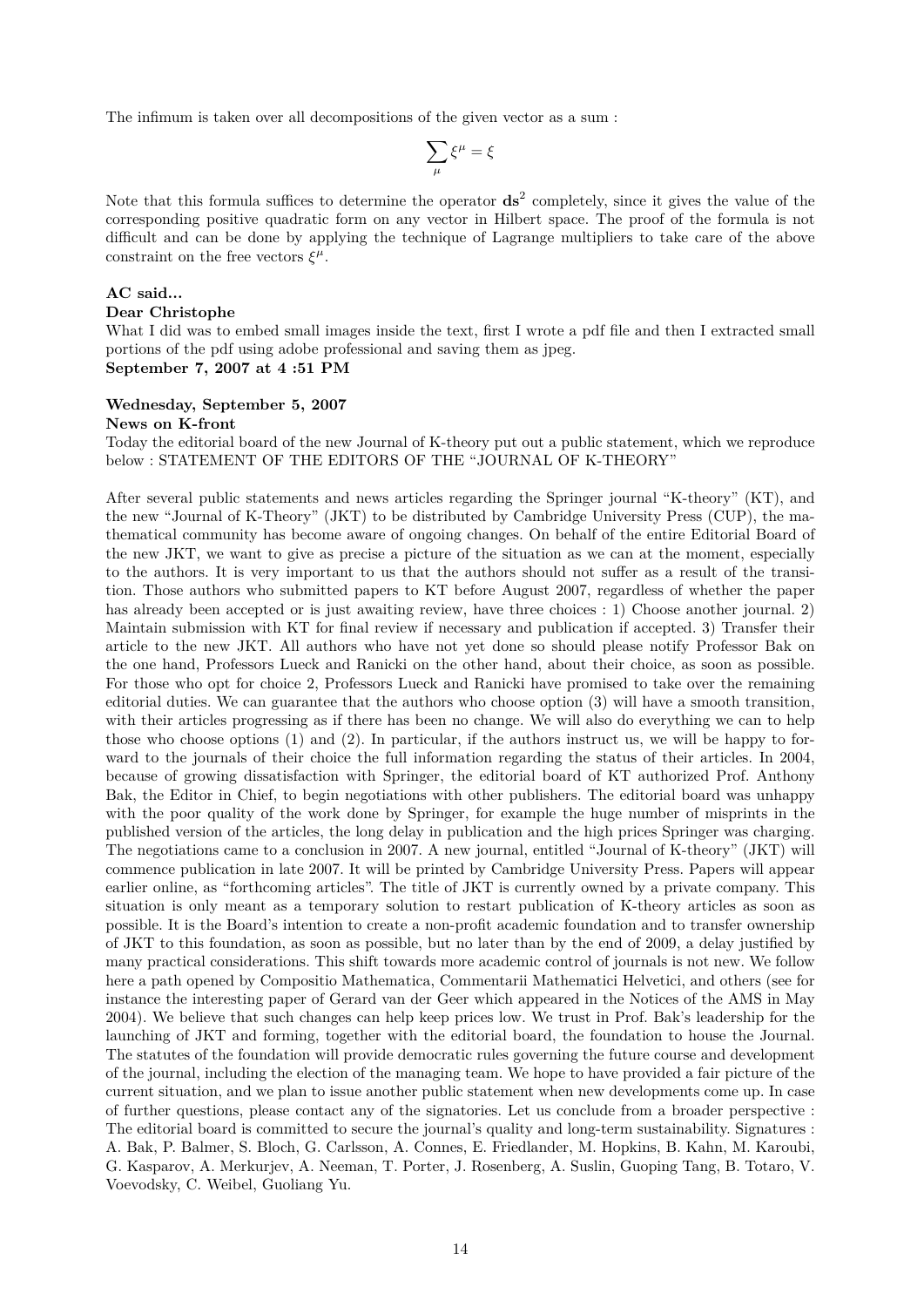# **AC said...**

#### Dear Peter

First I (ac) heard about this episode and checked its accuracy only now. If I had known earlier I would of course have done something.

What needs to be done for sure is to remove from all librairies the copy of the Journal with that terrible "data corruption". As you say it is the responsibility of Springer to do that. They have been able to make the author sign an "excuse" as if any sensible person could believe that it was the intention of the author to have his paper appearing in that corrupted form!!!

Only Springer has the means to recall the volume and to replace it, and I am writing to them to ask that they do it. I don't see what Kreck has to do with that, except if you consider that he represents Springer. The present crisis has its origin in innumerable printing problems since 2003-2004 (less serious than the above one fortunately), but just to quote examples nilpotent  $\rightarrow$  impotent everywhere in a paper, 4 pages missing in the middle of a paper, the author of a ten pages paper spending more than a year of back and forth proofs with the publisher before getting a sensible version etc etc...

This resulted in permanent complaints of authors to Bak and no solution was found except to move to another publisher. The only sensible thing to do at this point is to move ahead, get the new JKT on the rails making sure that it will be ran in a democratic manner and stop all this sterile quarelling. **September 12, 2007 at 4 :31 PM**

## **AC said...** Good news !

I just got a positive answer from Catriona Byrne from Springer concerning the corrupted issue of K-theory which was discussed in this blog. I had sent an email asking if the corrupted volume could be destroyed and fortunately the answer is "yes" : "We agree. This is actually in the works right now. The corrected issue will have a covering note asking librarians to destroy the original issue, and pointing out that the online version is correct."

# **September 13, 2007 at 7 :10 PM**

# **AC said...**

#### **Update**

I am really grateful to Catriona Byrne for her understanding of the situation and her help in removing the corrupted copy of K. I realise that the phrase :

"They have been able to make the author sign an "excuse" as if any sensible person could believe that it was the intention of the author to have his paper appearing in that corrupted form ! ! !" could be misunderstood and I would rather say "They have been able to publish an "excuse" of the author, as if any sensible person could believe that it was the intention of the author to have his paper appearing in that corrupted form ! ! !"

What I meant of course is that in my opinion the responsability for missing the "typos", and in particular the disordered alphabetic listing of references, should be shared and not entirely endorsed by the author. What happened to the author in that case is something that could happen to any of us : some "data corruption" occured at some point in the publication process and he missed the typo in the proofreading process. Good typesetters ask us to update old bibliographical references and of course they double check things like the alphabetic ordering.

# **September 16, 2007 at 9 :12 AM**

# **AC said...**

A Scholarly Society Makes a Logical - and Symbolic - Move to Cambridge U. Press By JENNIFER HOWARD

In scholarly-journal publishing, as in marriage, love can have very little to do with one's decision to stay committed to a partner.

Lately, scholarly societies have been tempted to make alliances with well-heeled suitors. A commercial outfit like Springer or Wiley-Blackwell commands vast global marketing and distribution networks ; a specialized nonprofit publisher can offer publishing platforms and services that university presses may find hard to match. And such assets often help seal the deal.

The American Anthropological Association, for instance, announced in September that it would leave the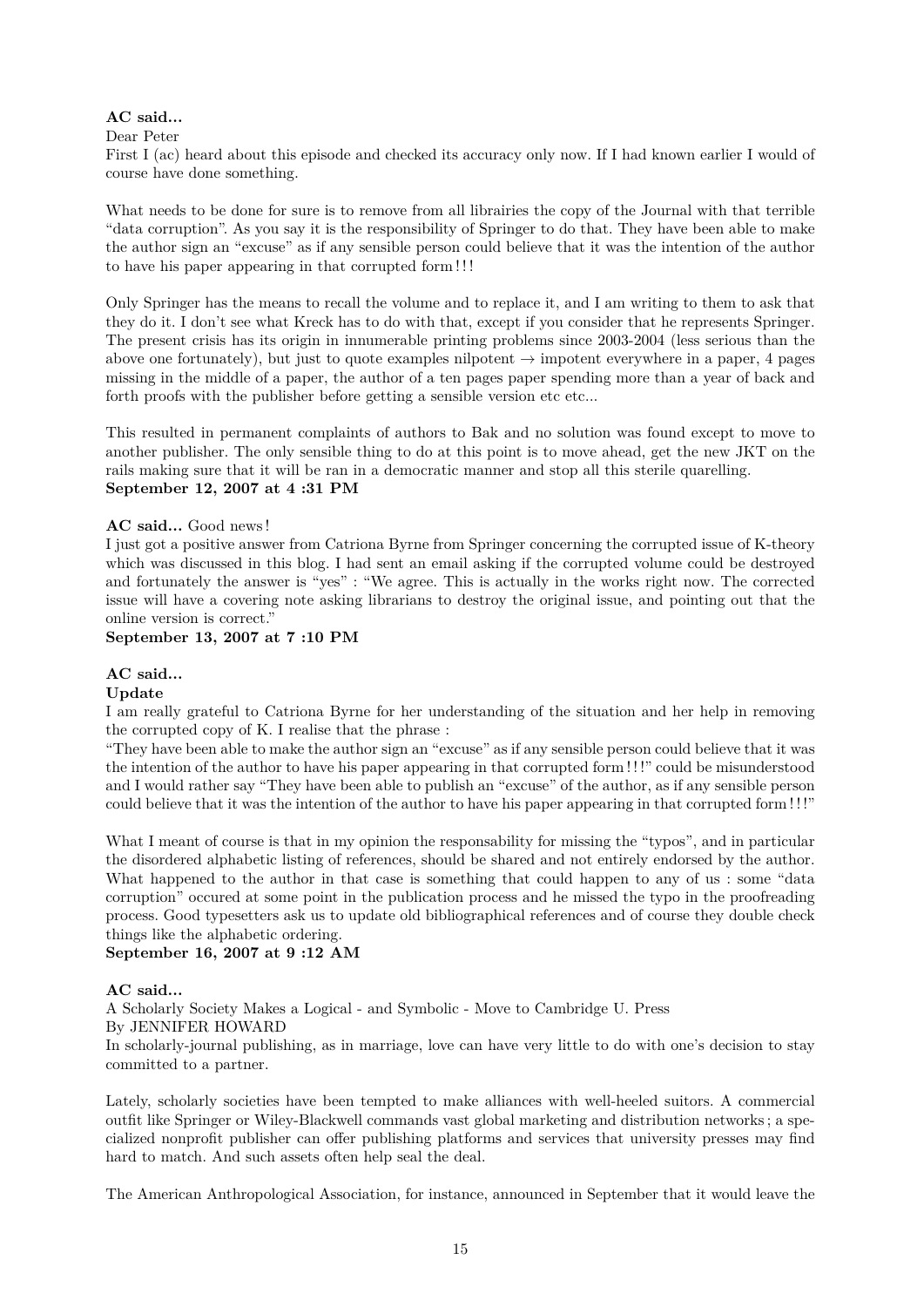University of California Press for Wiley-Blackwell (The Chronicle, September 19).

And this year the American Astronomical Society abandoned the University of Chicago Press for IOP Publishing, part of the nonprofit Institute of Physics (The Chronicle, May 18).

But another society, the Association for Symbolic Logic, has reversed the trend and decided to ditch a commercial publisher for a university press. It has severed its ties to Springer, which owns and publishes the Journal of Philosophical Logic, a journal edited by the association, and formed an alliance with Cambridge University Press.

Together the association, which is known as ASL, and the press will start the Review of Symbolic Logic as a successor to the Springer-owned journal. Revenue from the new journal will be shared between the parties, while the association will retain editorial control.

All of the ASL editors of the Springer journal are switching over to the new journal, which will make its debut in June 2008, taking its place alongside the association's two other publications, The Journal of Symbolic Logic and The Bulletin of Symbolic Logic. (The group typesets those publications itself, and the American Mathematical Society handles printing and mailing.) Dues-paying members of the symboliclogic group will receive the journal as a benefit of membership.

Those involved with the new Review say it will be broader in scope than its predecessor. The association brings together logicians who work in mathematics, philosophy, linguistics, computer science, cognitive science, and other fields. It envisions its new journal as a meeting place for work in several complementary areas, with an emphasis on philosophical logic and its applications, the history of philosophy of logic, and the philosophy and methodology of mathematics. Penelope Maddy, president of the association and a professor of logic and the philosophy of science at the University of California at Irvine, points to a number of "growth industries" that the Review will spotlight – for instance, how scholars in computational linguistics, game theory and decision theory, and cognitive science apply the tools and methods of philosophical logic. "It's all about logic," she says, "but you can come at logic from very different disciplinary perspectives."

"Different perspectives" would be a kind way to sum up the association's relationship with Springer. Thanks to the vicissitudes of corporate mergers, Springer is the latest in a line of commercial publishers to own the Journal of Philosophical Logic, which was founded in 1972. The association has edited it since 1987.

Working with Springer was a headache almost from the start, says G. Aldo Antonelli, coordinating editor of the journal and chairman of the department of logic and the philosophy of science at Irvine. Papers went missing, typesetting went awry. "Authors were up in arms," he says. The editors would submit clean manuscripts and "get page proofs back that were full of typos and errors."

The association even tried to buy the journal from Springer, but its offer was rebuffed. So in 2006, when Cambridge signed on to handle book projects for the group, talk quickly turned to a new journal as well.

Charles Erkelens, editorial director for the humanities at Springer, plays down the troubles in the relationship. "There has been an occasional article where things have gone wrong and we've fixed them again, but I have no bad relations with ASL in any way," he says.

The Journal of Philosophical Logic has done well for Springer, and the company will continue to publish it, with a new editorial board. "It's fine for philosophical logic to have more outlets for people to publish in," Mr. Erkelens says. "I still think the Journal of Philosophical Logic will remain the most important of those."

David Tranah, editorial director of mathematical sciences at Cambridge University Press, was matchmaker for both the books program and the new journal. Commercial publishers like Springer "have been vigorously courting learned societies," he says, but often "what they require is more than they can offer." Cambridge has vowed not to be so demanding. "We do not insist on ownership, we do not insist on retaining copyright," he says. "We want to explore possibilities for them. It's a different sort of partnership."

The union may be a meeting of minds, but both partners stand to gain in financial terms as well. Previously "we were putting in all this work and Springer was making pots of money," says Charles Steinhorn, the association's secretary-treasurer, who is a professor of mathematics at Vassar College. If Cambridge's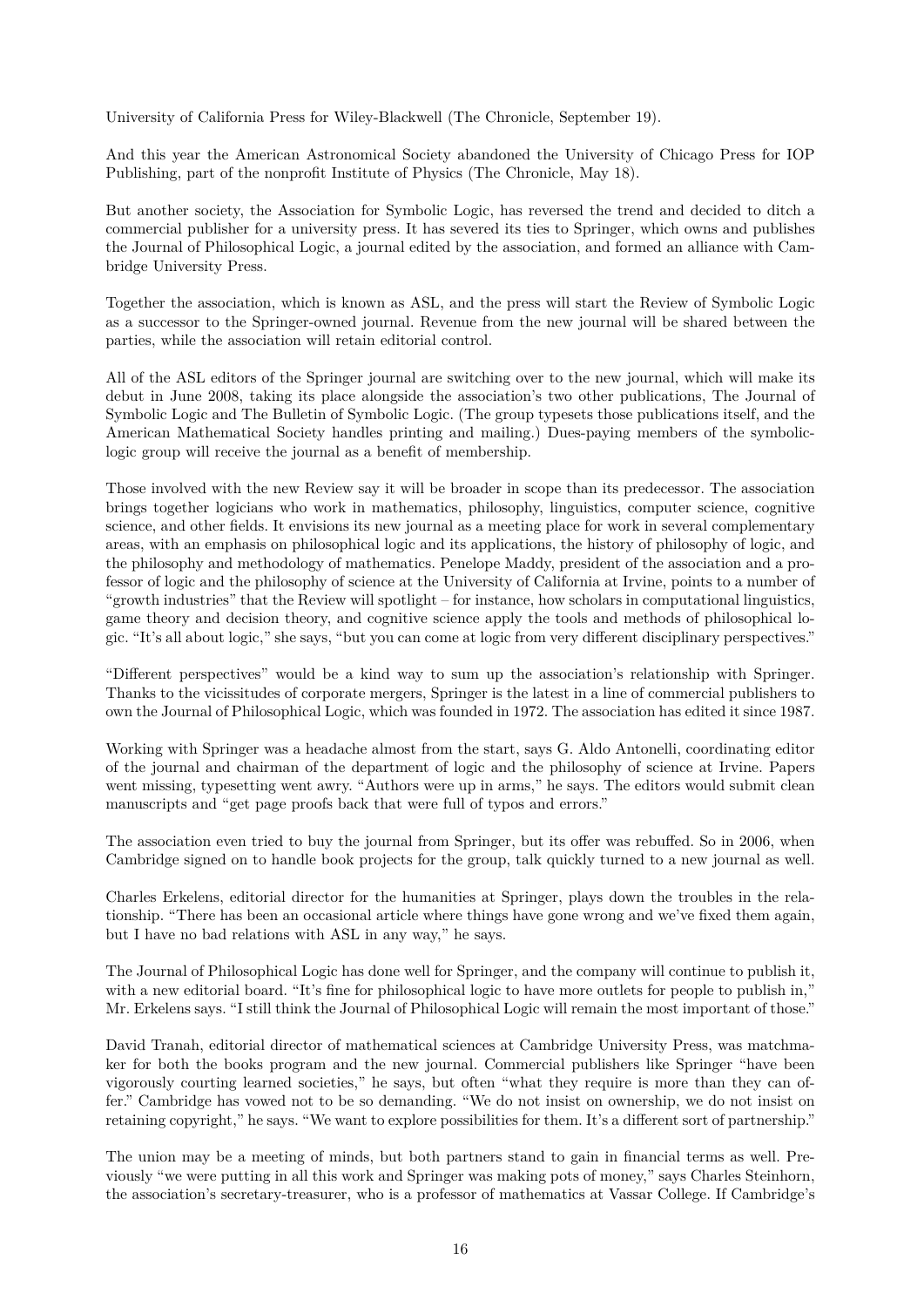calculations are correct, he says, "we should be able to support new scholarly activities" with the extra income - a graduate fellowship, perhaps, or research support. Meanwhile Cambridge has an incentive to be active on the journal's behalf, spreading the word through its networks of editors and marketers. The association's officers say they're over the moon. "We were nowhere near this with Springer," Ms. Maddy says. "Assuming the Review does as well as we think it will do, this is a great boon to the organization."

# **September 29, 2007 at 5 :01 PM**

#### **Anonymous said...**

The reference for the story above is Chronicle of Higher Education, September 27, 2007. **October 5, 2007 at 10 :18 AM**

#### **Tuesday, September 18, 2007**

## **Les motifs - ou le coeur dans le coeur**

It is with this fascinating title that A. Grothendieck presents in *Récoltes et Semailles* (cfr. Promenade à travers une oeuvre ou l'Enfant et la Mère) the subject of motives : the deepest of the twelve research themes around which he developed his "long-run" research program that literally revolutionized the field of algebraic geometry in the decade 1958-68. Motives were envisaged as the "heart of the heart" of the new geometry (arithmetic geometry) that Grothendieck invented following a scientific strategy based on the introduction of a series of new concepts organized on a progressive level of generality : starting with schemes, topos and sites then continuing with the yoga of motives and motivic Galois groups and finally introducing anabelian algebraic geometry and Galois-Teichmuller theory.

If the notions of scheme and topos were the two crucial ideas which constituted the original driving force in the development of this new geometry – Grothendieck was evidently fascinated by the concepts of geometric point, space and symmetry – it is only with the notion of a motive that one eventually captures the deepest structure, the heart of the profound identity between geometry and arithmetic.

Grothendienck wrote very little about motives. The foundations are documented in his unpublished manuscript "Motifs" and were discussed on a seminar at the Institut des Hautes Études Scientifiques, in 1967. We know, by reading *Récoltes et Semailles*, that he started thinking about motives in 1963-64. J.P. Serre has included in his paper "Motifs" an extract from a letter that Grothendieck wrote to him in August 1964 in which he talks (rather vaguely, in fact) of the notions of motive, fiber functor, motivic Galois group and weights.

Motives were introduced with the ultimate goal to supply an intrinsic explanation for the analogies occurring among the various cohomological theories for algebraic varieties : they were expected to play the role of a universal cohomological theory (the motivic cohomology) and also to furnish a linearization of the theory of algebraic varieties, by eventually providing (this was Grothendieck's viewpoint) the correct framework for a successful attack to the Weil's Conjectures on the zeta function of an algebraic variety over a finite field.

Unlike in the framework of algebraic topology where the standard cohomological functor is uniquely characterized by the Eilenberg-Steenrod axioms in terms of the normalization associated to the value of the functor on a point, in algebraic geometry there is no suitable cohomological theory with integers coefficients, for varieties defined over a field *k*, unless one provides an embedding of *k* into the complex numbers. In fact, by means of such mapping one can form the topological space of the complex points of the original algebraic variety and finally compute the Betti (singular) cohomology. This construction however, does in general depend upon the choice of the embedding of *k* in the field of complex numbers. Moreover, Hodge cohomology, algebraic de-Rham cohomology, etale *`*-adic cohomology furnish several examples of different cohomology functors which can be simultaneously associated to a given algebraic variety, each of which supplying a relevant information on the topological space.

Grothendieck theorized that this plethora of different cohomological data should be somewhat encoded systematically within a unique and more general theory of cohomological nature that acts as an internal "liaison" between algebraic geometry and the collection of available cohomological theories. This is the idea of the "motif", namely the common reason behind this multitude of cohomological invariants which governs and controls systematically all the cohomological apparatus pertaining to an algebraic variety or more in general to a scheme.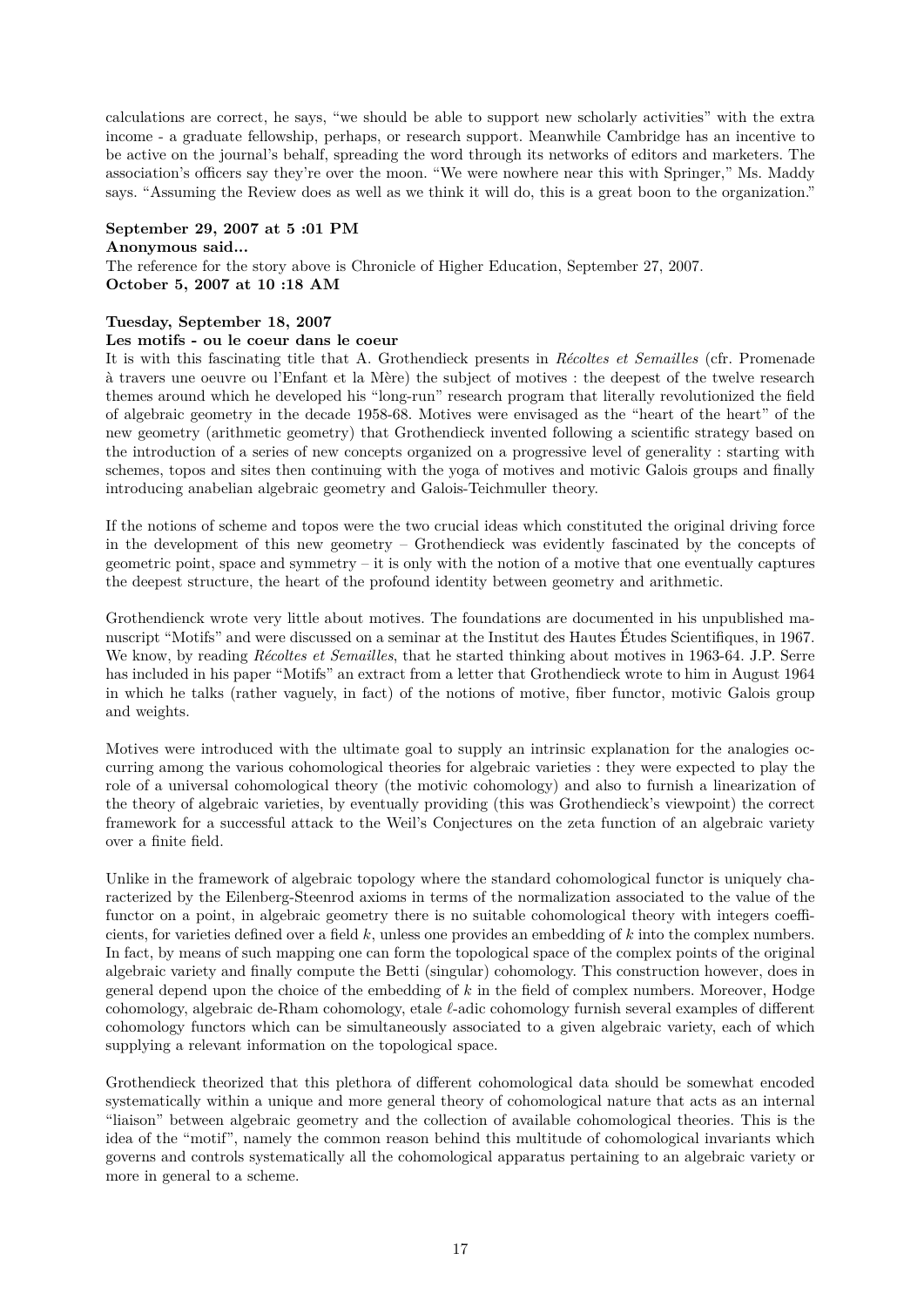The original construction of a category *M* of (pure) motives over a field *k* starts with two preliminary considerations. The first consideration is that *M* should be the target of a natural contravariant functor connecting the category *C* of smooth, projective algebraic varieties over a field *k* to *M*. Such functor should map an object *X* in *C* to its associated motive  $M(X)$ . The second consideration is that this functor should, by construction, factor through any particular cohomological theory.

Now, keeping in mind this goal, one thinks about the axiomatizing process of a cohomological theory in algebraic geometry. This is done by introducing a contravariant functor  $X \to H(X)$  from C to a graded abelian category, where the sets of morphisms between its objects form *K*-vector spaces (*K* is a field of characteristic zero, that for simplicity, I fix here equal to the rationals). One also would like that any correspondence  $V \to W$  (an algebraic cycle in the cartesian product  $V \times W$  that can be view as the graph of a multi-valued algebraic mapping) induces contravariantly, a mapping on cohomology and that the target category is suitably defined so that it contains among its objects any "Weil cohomological theory", namely a cohomology which satisfies among other axioms Poincaré duality and Künneth formula.

This preliminary disquisition helps one in formalizing the construction of the category of motives by following a three-steps procedure. One wishes to enlarges the category *C* in a precise way with the hope to produce also an abelian category. The three steps are shortly resumed as follows.

(1) One moves from *C* to a category with the same objects but where the sets of morphisms are the equivalence classes of rational correspondences. Here, the natural choice of the equivalence relation is the numerical equivalence relation as it is the coarsest one among the possible relations between algebraic cycles which can be seen to induce, via the cohomological axioms of any Weil cohomological theory, welldefined homomorphisms in cohomology.

(2) One enlarges the collection of objects of the category defined in (1), by formally adding kernels and images of projectors. This step is technically referred to as the "pseudo-abelian envelope" of the category defined in (1) and it is motivated by the expectation to define an abelian category of motives in which for instance, the Künneth formula can be applied.

(3) Finally, one considers the opposite of the category defined in (2).

Now, after having diligently applied all this abstract machinery, one would like to see a fruitful application of these ideas, in the form, for instance, of the proof of a major conjecture. However, one also perceives quite soon that a successful application of the yoga of motives is subordinated to a thorough knowledge of the theory of algebraic cycles, since the construction of the category *M* is centered on the idea of enlarging the sets of morphisms by implementing the notion of correspondence. It is for this reason that the Standard Conjectures (cohomological criteria for the existence of interesting algebraic cycles) were associated, since the beginning, to the theory of motives as they seem to play the "conditio sine qua non" a theory of motives has a concrete and successful application.

However, in order to put the Standard Conjectures in the right perspective and to avoid perhaps, an over-estimation of their importance, one should also record that Y. Manin gave in 1968, the first interesting application of these ideas on motives by producing an elegant proof of the Riemann-Weil hypothesis for non-singular three-dimensional projective unirational varieties over a finite field, without appealing to the Standard Conjectures. Moreover, we also know that the Weil's Conjectures have been proved by P. Deligne in 1974 without using neither the theory of motives nor the Standard Conjectures.

Almost forty years have passed since these ideas were informally discussed in the "Grothendieck's circle". An enlarged and in part still conjectural theory of mixed motives has in the meanwhile proved its usefulness in explaining conceptually, some intriguing phenomena arising in several areas of pure mathematics, such as Hodge theory, K-theory, algebraic cycles, polylogarithms, *L*-functions, Galois representations etc. Very recently, some new applications of the theory of motives to number-theory and quantum field theory have been found or are about to be developed, with the support of techniques supplied by noncommutative geometry and the theory of operator algebras.

In number-theory, a conceptual understanding of the interpretation proposed by A. Connes of the Weil explicit formulae as a Lefschetz trace formula over the noncommutative space of adèle classes, requires the introduction of a generalized category of motives which is inclusive of spaces which are highly singular from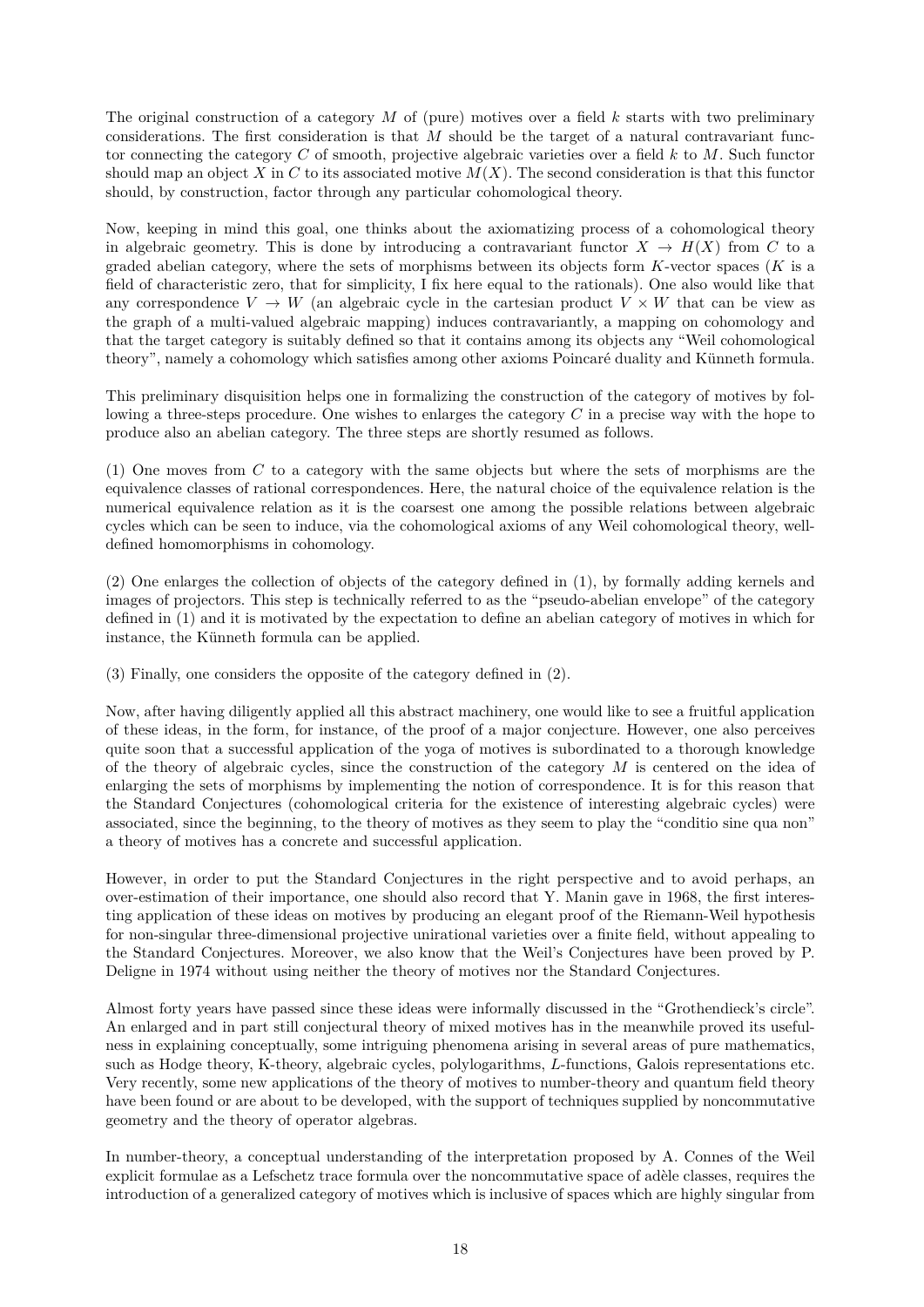a classical viewpoint. Several questions arise already when one considers special types of zero-dimensional noncommutative spaces, such as the space underlying the quantum statistical dynamical system defined by J.B. Bost and Connes in their paper "Hecke algebras, type III factors and phase transitions with spontaneous symmetry breaking" (Selecta Math. (3) 1995). This space is a simplified version of the adèle classes and it encodes in its group of symmetries, the arithmetic of the maximal abelian extension of the rationals. A new theory of endomotives (algebraic and analytic) has been recently developed in "Noncommutative geometry and motives : the thermodynamics of endomotives" (to appear in Advances in Mathematics). The objects of the category of endomotives are noncommutative spaces described by semigroup actions on projective limits of Artin motives (these are among the easiest examples of pure motives, as they are associated to zero-dimensional algebraic varieties). The morphisms in this new category generalize the notion of (algebraic) correspondences and are defined by means of etale groupoids to account for the presence of the semigroup actions.

An open and interesting problem is connected to the definition of a higher dimensional theory of noncommutative motives and in particular the set-up of a theory of noncommutative elliptic motives and modular forms. A suitable generalization of the yoga of motives to noncommutative geometry has already produced some interesting results in the form, for example, of an analog in characteristic zero of the action of the Weil group on the etale cohomology of an algebraic variety. It seems quite exciting to pursue these ideas further : the hope is that the motivic techniques, once suitably transferred in the framework of noncommutative geometry may supply useful tools and produce even more substantial applications than those obtained in the classical commutative context.

1 comment :

# **AC said...**

#### Dear Katia

Thanks for this beautiful post. Your question was left unanswered for sufficiently long now, and I'll try (why not) to give some answer in a coming post. Of course it will be some (partial) answer from my own point of view and as such it will have zero pretence to being "the" answer.

# **October 4, 2007 at 1 :21 PM**

## **Wednesday, October 31, 2007 HEART BIT 1**

Katia's last post ended with a provocative question motivated by Grothendieck's description in *Récoltes et Semailles* of the "heart of the heart" of arithmetic geometry, namely the theory of motives. Her question was formulated like this :

- What is the "heart of the heart" of noncommutative geometry?

I'll try to explain here that there is a definite "supplément d'âme" obtained in the transition from classical (commutative) spaces to the noncommutative ones. The main new feature is that "noncommutative spaces generate their own time" and moreover can undergo thermodynamical operations such as cooling, distillation etc.

This opens up completely new ways of handling geometric spaces and our work with Matilde Marcolli and Katia Consani is just one example of potential applications to number theory. It is closely related to the Riemann zeta function and is very close in spirit to Grothendieck's ideas on motives so that it is not out of place in the present discussion of Katia's question. The story starts by a qualitative distinction between spaces which comes from the classification (by von Neumann) of noncommutative algebras in types I, II and III. The commutative spaces are all of type I. When encoding a space *X* by an algebra *A* of (complex valued) functions on *X* one uses some structure on *X* to restrict the class of functions (e.g. to smooth functions on a smooth space) and the above distinction between types uses the coarsest possible structure which is the measure theory. The corresponding algebras (called von Neumann algebras) are quite simple to characterize abstractly : they are commutants in Hilbert space of some unitary representation. Since one can take the direct sum of algebras *A* and *B*, one can mix algebras of different types.

More precisely any von Neumann algebra decomposes uniquely as an integral of algebras which cannot be decomposed further and are called factors. A factor is a von Neumann algebra whose center is as small as it can be, namely is reduced to the complex numbers. The factors of type I are Morita equivalent to the complex numbers, and thus a type I factor really corresponds to the classical notion of "point" in a space *X*.

To understand geometrically what factors of type II and III look like, it is useful to describe the (von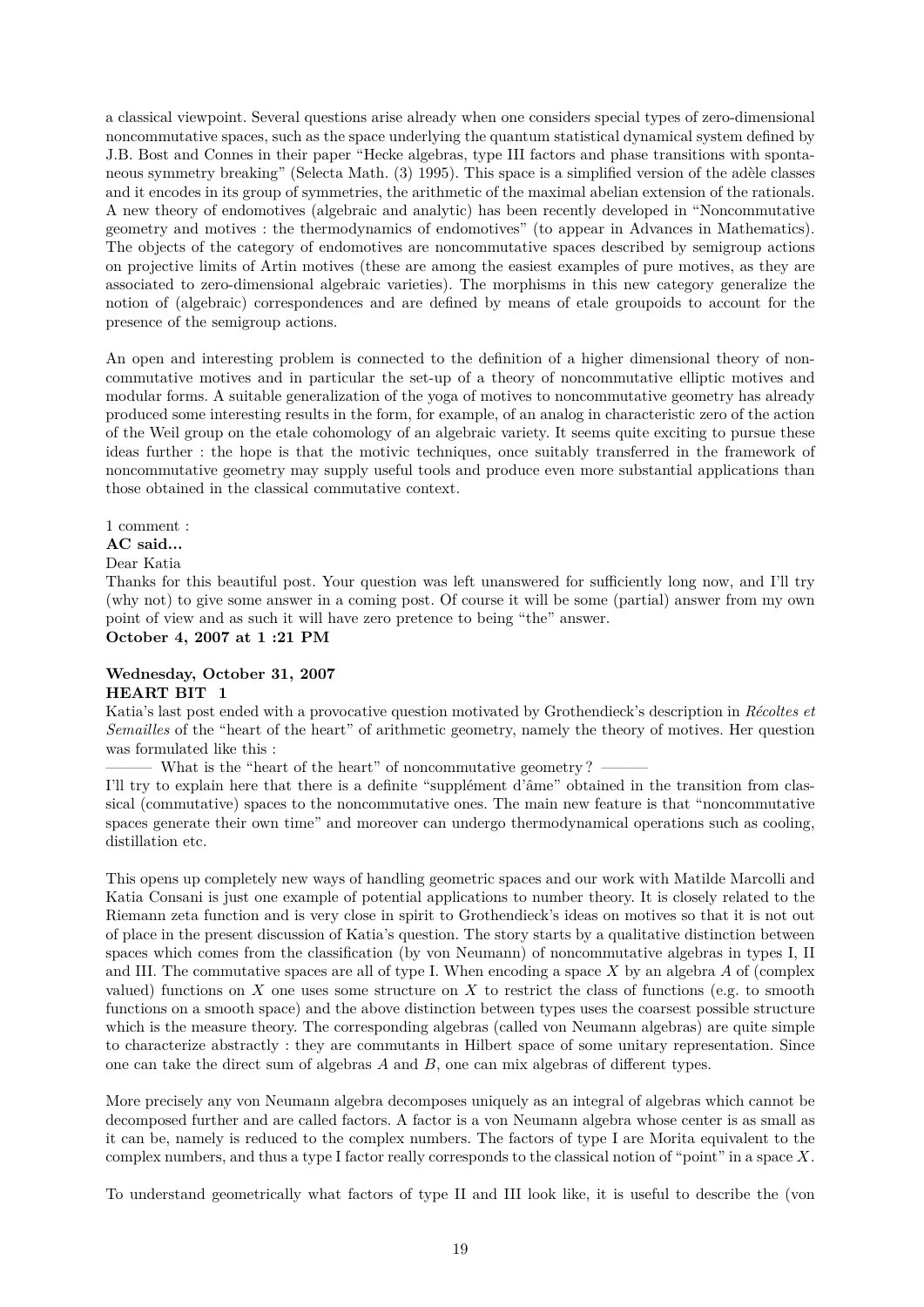Neumann) algebra *A* associated to the leaf space of a foliated manifold : (*V, F*). An element *T* of *A* assigns to each leaf an operator in the Hilbert space of square integrable functions on the leaf, and it makes sense to say that *T* is bounded, measurable, or zero almost everywhere. The algebraic operations are done leaf per leaf, and the algebra of bounded measurable elements modulo the negligible ones is a von Neumann algebra. The simplest example corresponds to the foliation whose leaf space is the noncommutative torus. It is the foliation of the two torus by the equation " $dy = a dx$ " in flat coordinates. The corresponding von Neumann algebra is a factor when "*a*" is irrational and this factor is not of type I but of type II. To obtain type III examples one can take any codimension one foliation whose Godbillon-Vey invariant does not vanish. The integrable subbundle *F* defining a codimension one foliation is the orthogonal of a one form *v* and integrability gives *dv* as the wedge product of *v* by a one form *w*. The Godbillon-Vey invariant is the integral over *V* of the wedge product of *w* by *dw* when *V* is compact oriented of dimension three. In essence the form *w* is the logarithmic derivative of a transverse volume element and the GV invariant is an obstruction to finding a holonomy invariant tranverse volume element ie one which does not change when one moves along a leaf keeping track of the way the nearby leaves are developing.

More generally the factors of type II are those which possess a trace and those of type III are those which are neither of type I nor of type II. In the foliation context, a holonomy invariant tranverse volume element allows one to integrate the ordinary trace of operators and this yields a trace on the von Neumann algebra of the foliation.

Until the work of the Japanese mathematician Minoru Tomita, very few positive results existed on type III factors. The key result of Tomita is that a cyclic and separating vector  $v$  for a factor  $A$  in a Hilbert space *H* generates a one parameter group of automorphisms of *A* by the following recipee :

one considers the modulus square  $S * S$  of the closable operator *S* which sends *xv* to  $S(xv) = x * v$  for any *x* in *A*, and then raises it to the purely imaginary power "*it*". Tomita showed that the resulting unitary operator normalizes *A* and hence defines an automorphism of *A*. One obtains in this way a one parameter group of automorphisms of *A* associated to the choice of a cyclic and separating vector *v*. He also showed that the phase *J* of the above closable operator *S* yields an antiisomorphism of *A* with its commutant *A*<sup>0</sup> which coincides with *JAJ*. In his account of Tomita's work, Takesaki characterized the relation between the state defined by the cyclic and separating vector  $v$  and the one parameter group of automorphisms of Tomita as the Kubo-Martin-Schwinger (KMS) condition, which had been formulated in  $C^*$ -algebraic terms by the physicists Haag, Hugenholtz and Winnink.

The key result of my thesis (in 1972) is that the class modulo inner automorphisms of the Tomita automorphism group is in fact independent of the choice of the (faithful normal) state that is used in its construction. Needless to say it is this uniqueness that allows to define invariants of factors. The simplest is the subgroup  $T(A)$  of  $R$  which is formed of the periods, namely the set of times  $t$  for which the corresponding automorphism is inner. This, together with the spectral invariant  $S(A)$ , led me to the classification of type III factors into subtypes III*<sup>s</sup>* for *s* in [0*,* 1] and the reduction from type III to type II and automorphisms done in my thesis except for the case III<sup>1</sup> which was later completed by Takesaki. All of this goes back to the beginning of the seventies and will suffice for this first heart beat. It is only the beginning of a long saga which is far from over hopefully, and whose main theme is this mysterious generation of an intrinsic "time" that emerges from the noncommutativity of a von Neumann algebra. Exactly as manifolds come with a natural "smooth" measure class, a noncommutative space *X* generally gives rise to a von Neumann algebra *A* which encodes the natural measure class on *X*. It is thus a totally new feature of the noncommutative world that the corresponding time evolution is well defined and gives a canonical homomorphism :

$$
\delta : \mathbb{R} \to \text{Out}(A)
$$

$$
1 \to \text{Int}(A) \to \text{Aut}(A) \to \text{Out}(A) \to 1
$$

where the second line gives the definition of the group of outer automorphisms  $Out(A)$  of A as the quotient of the group  $\text{Aut}(A)$  of automorphisms by the normal subgroup  $\text{Int}(A)$  of inner automorphisms (which are obtained by conjugating by a unitary element of the algebra *A*).

# **AC said...**

#### Dear Urs

What you need to understand is that all the interesting stuff here occurs when the number of degrees of freedom involved is infinite. A typical example is quantum statistical mechanics (such as a spin system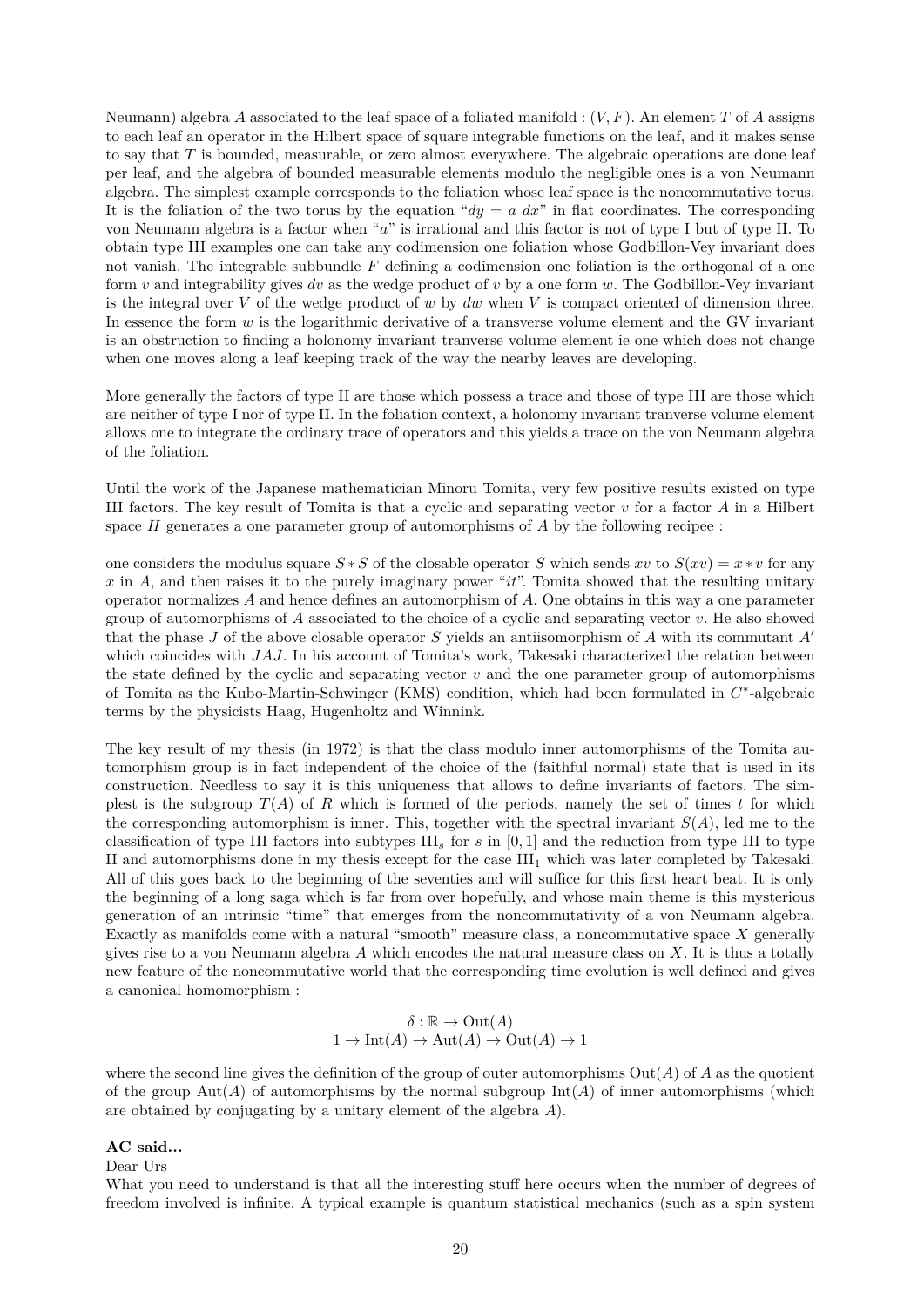on a lattice). Systems occuring in quantum field theory, in the examples related to prime numbers are all involving infinitely many degrees of freedom and are most often of type III. Very simple quantum mechanical systems are of type I, of course and the deeper structure does not appear there. It has nothing to do with anomalies.

#### **AC said...**

Dear Urs

The time evolution is as "canonical" as it can be since any noncommutative algebra has inner automorphisms. Moreover one can show that the time evolution belongs to the center of  $Out(A)$ !

If you take very simple examples as the lattice case you will find that an inner automorphism essentially ony affects what happens on finitely many lattice sites. In a simple translation invariant product situation, the hamiltonian (which generates the time evolution we are talking about) is an infinite sum of contributions of lattice sites and its essence is unaltered by a perturbation coming from finitely many terms in the sum. It is the fact that the sum is infinite and does not belong to the algebra of observables that creates the type III behavior.

You can slightly perturb this time evolution by an inner automorphism but its overall global action on the algebra of observables will remain essentially unaltered, since it will only be changed on finitely many of the degrees of freedom. Put in other words this "time evolution" of the algebra is taking place overall, on all degrees of freedom, whereas inner automorphisms only control a total of finitely many such degrees of freedom !

You need to carefully study various examples, including foliations, the set of primes, or the case of QFT to appreciate what is going on... (and I need to get some sleep at this point)... **October 31, 2007 at 10 :16 PM**

## **AC said...**

Dear Urs

It is not really nicely spelled out anywhere, so the best is to understand the basic idea in an example without entering in the technicalities. Consider the spin system on an infinite lattice.

The algebra of observables is the inductive limit of the finite dimensional algebras that come from tensor products of matrix algebras over finite subsets of the lattice. By construction these only involve finitely many lattice sites at a time. Thus an inner automorphism - since it is implemented by a unitary element of the algebra - really only "sees" finitely many degrees of freedom.

# **November 1, 2007 at 5 :49 PM**

## **AC said...**

Dear Anonymous

The space-time which allows to recover the Standard Model coupled to gravity is of type I, since it is the product of a manifold *M* by a finite space *F* ie a space whose algebra of coordinates is finite dimensional. It is not at this level that we expect to get "emergent time" but rather at the level of the algebra of observables in QG. The origin of this idea comes from Carlo Rovelli who - completely independently from the KMS story - had found by reflecting about basic philosophical issues in QG that the "time we feel" (as opposed to a time coordinate in space-time) should be of thermodynamical nature and should be tied up to a thermal state : the heat bath of the relic photon radiation which breaks naturally Lorentz invariance. The real thing now is to put one's hands on a good model for an algebra of spectral observables in QG. Some ingredients towards this are explained at the end of our forthcoming book with Matilde Marcolli. But I'd rather tell the story in one of the coming "heart beats" rather than explain it in a comment... **November 2, 2007 at 2 :42 PM**

## **AC said...**

Dear Anonymous

I don't like to be too negative in my comments. Li's paper is an attempt to prove a variant of the global trace formula of my paper in Selecta. The "proof" is that of Theorem 7.3 page 29 in Li's paper, but I stopped reading it when I saw that he is extending the test function *h* from ideles to adeles by 0 outside ideles and then using Fourier transform (see page 31). This cannot work and ideles form a set of measure 0 inside adeles (unlike what happens when one only deals with finitely many places). **July 3, 2008 at 7 :50 AM**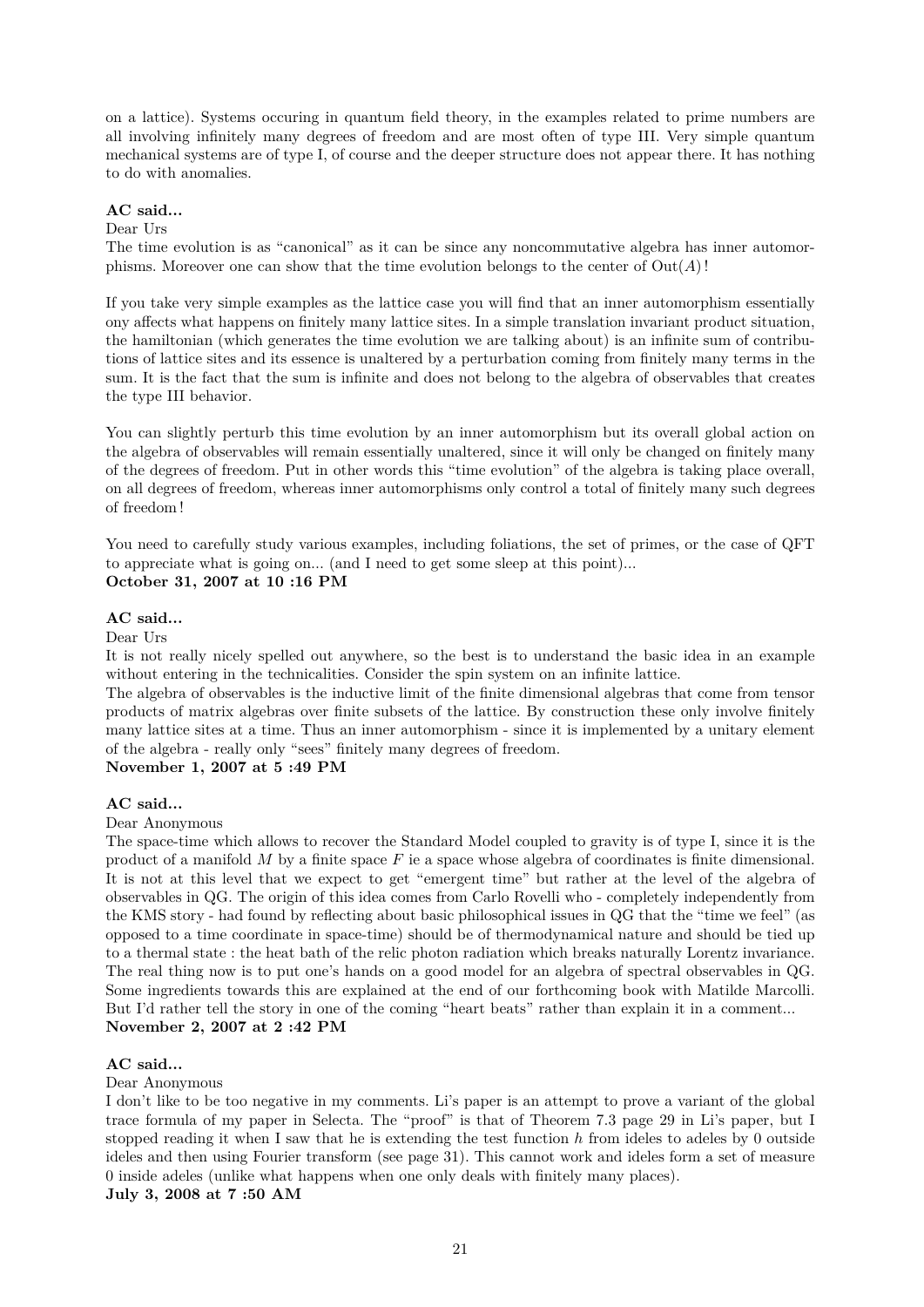# **AC said... 1/8/8**

As an epilogue of this long-overview articles on the Workshop at Vanderbilt University we would like to thank all the speakers for their spontaneous and generous participation and for sharing their ideas with us about the field with one element and the new connection with NCG. We also would like to thank all the participants for coming to the talks and patiently listening to the discussions which were at times intense and certainly "very alive" and stimulating...

#### **Monday, August 4, 2008 IRONY**

In a rather ironical manner the first Higgs mass that is now excluded by the Tevatron latest results is precisely 170 GeV, namely the one that was favored in the NCG interpretation of the Standard Model, from the unification of the quartic Higgs self-coupling with the other gauge couplings and making the "big desert" hypothesis, which assumes that there is no new physics (besides the neutrino mixing) up to the unification scale. My first reaction is of course a profound discouragement, mixed with an enhanced curiosity about what new physics will be discovered at the LHC.

I'll end with these verses of Lucretius :

*Suave, mari magno turbantibus aequora ventis, e terra magnum alterius spectare laborem ;*

*non quia vexari quemquamst jucunda voluptas,*

*sed quibus ipse malis careas quia cernere suave est.*

[Pleasant it is, when over a great sea the winds trouble the waters, to gaze from shore upon another's tribulation : not because any man's troubles are a delectable joy,

but because to perceive from what ills you are free yourself is pleasant.]

# **Tuesday, February 21, 2012**

## **Galois**

This is just a very short post for those interested in a basic talk about Galois, his relations with the French mathematicians of his time, and a general introduction to the "theory of ambiguity". The talk is in French, available at<http://www.alainconnes.org/fr/videos.php>

Do not forget to click on the "HD" symbol on the screen to get a better quality of video..

# **Saturday, June 9, 2012 SAD NEWS**

It is with profound sadness that we learn about the sudden death of Jean Louis Loday who fell by accident off his sailing boat on June 6th. We loose an outstanding mathematician with so many great achievements and a wonderful friend of many years.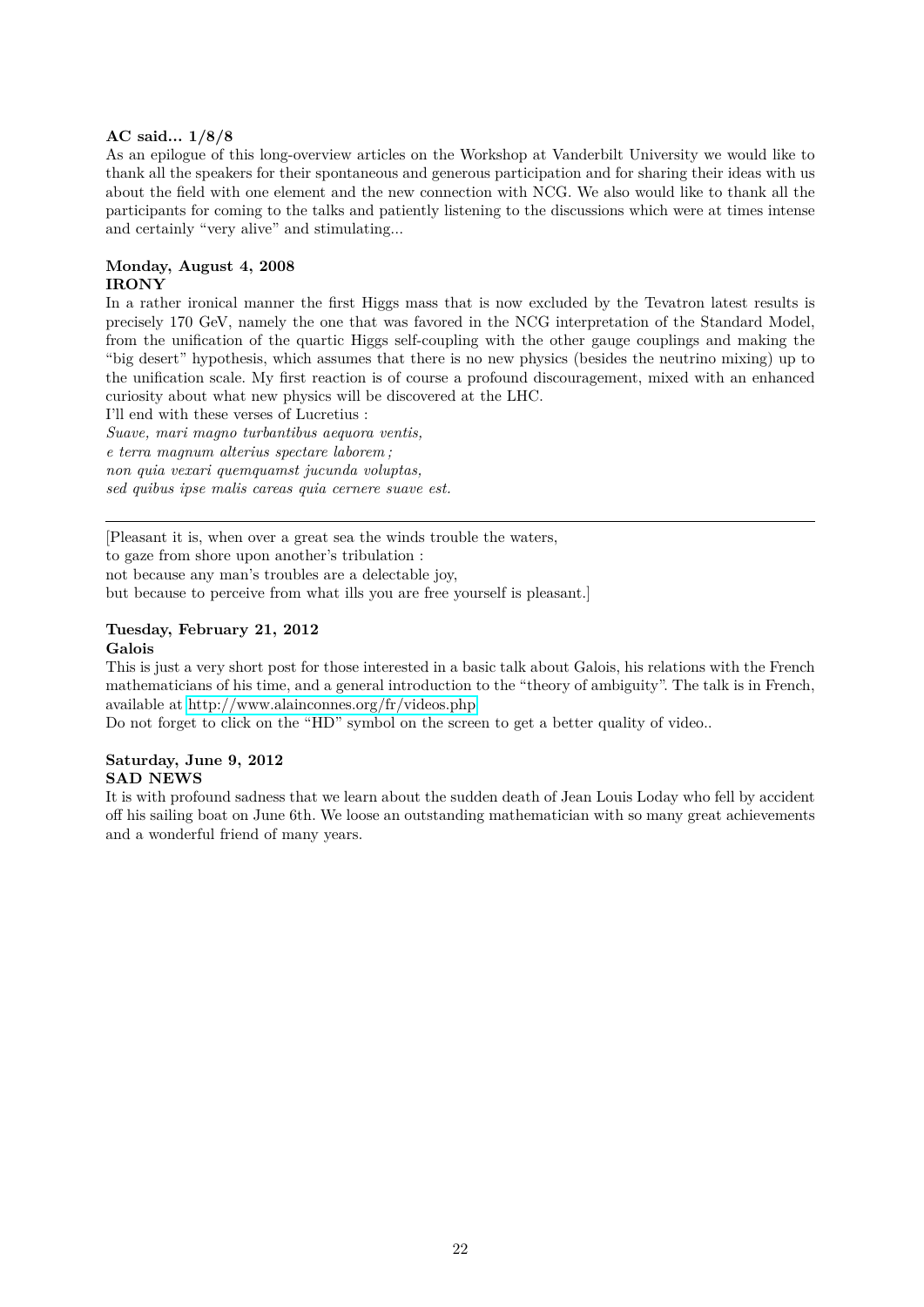

Since 4 years ago I thought that there was an unavoidable incompatibility between the spectral model and experiment. I wrote a post in this blog to explain the problem, on August 4 of 2008, as soon as the Higgs mass of around 170 GeV was excluded by the Tevatron. Now 4 years have passed and we finally know that the Brout-Englert-Higgs particle exists and has a mass of around 125 Gev.

In the meantime the problem of this discrepancy in the Higgs mass seemed very hard to resolve and this certainly slowed down quite a bit the interest in the spectral model since there seemed to be no easy way out and whatever one would try would not succeed in lowering the Higgs mass. The reason for this post today is that this incompatibility has now finally been resolved in a fully satisfactory manner in a joint work with my collaborator Ali Chamseddine, the paper is now on arXiv at<http://fr.arxiv.org/pdf/1208.1030> What is truly remarkable is that there is no need to modify the spectral model in any way, it had already the correct ingredients and our mistake was to have neglected the role of a real scalar field which was already present and whose couplings (with the Higgs field in particular) were already computed in 2010 as one can see in<http://fr.arxiv.org/pdf/1004.0464>

This completely changes the perspective on the spectral model, all the more because the above scalar field has been independently suggested by several groups as a way for stabilizing the Standard Model in spite of the low experimental Higgs mass. So, after this fruitful interaction with experimental results, it is fair to conclude that there is a real chance that the spectral approach to high energy physics is on the right track for a geometric unification of all known forces including gravity.

A few words about the picture, the metaphor of the Standard Model as a beggar with a diamond inits pocket was suggested by Daniel Kastler a long time ago, so this explains the character on the right. The character on the left wears the symbols of NCG, ingredients of spectral nature which allow one to reconstruct the geometry from gravitational observables such as the spectrum of the Dirac operator, and to write down the action of the Standard Model coupled to gravity.

# **Tuesday, October 30, 2012 THE MUSIC OF SPHERES**

The title of this post, the music of spheres, refers to a talk *The music of shapes*

<https://www.dailymotion.com/video/xuiyfo> which I gave in Lille, on the 26th of September, on the occasion of a joint meeting with the Fields Institute. The talk is an introduction to the spectral aspect of noncommutative geometry and its implications in physics.

The starting point is the naive question "Where are we ?", or how is it possible to communicate to aliens our position in the Universe. This question leads, in the Riemannian framework of geometry, to that of determining a complete set of geometric invariants, both for a space and for a point in a space. The theme of Mark Kac, "Can one hear the shape of a drum ?" associates to a shape its musical scale which is the spectrum of the square root of the Laplacian, or better of the Dirac operator. After illustrating this familiar theme by many concrete examples we give a hint of the additional invariant which allows one to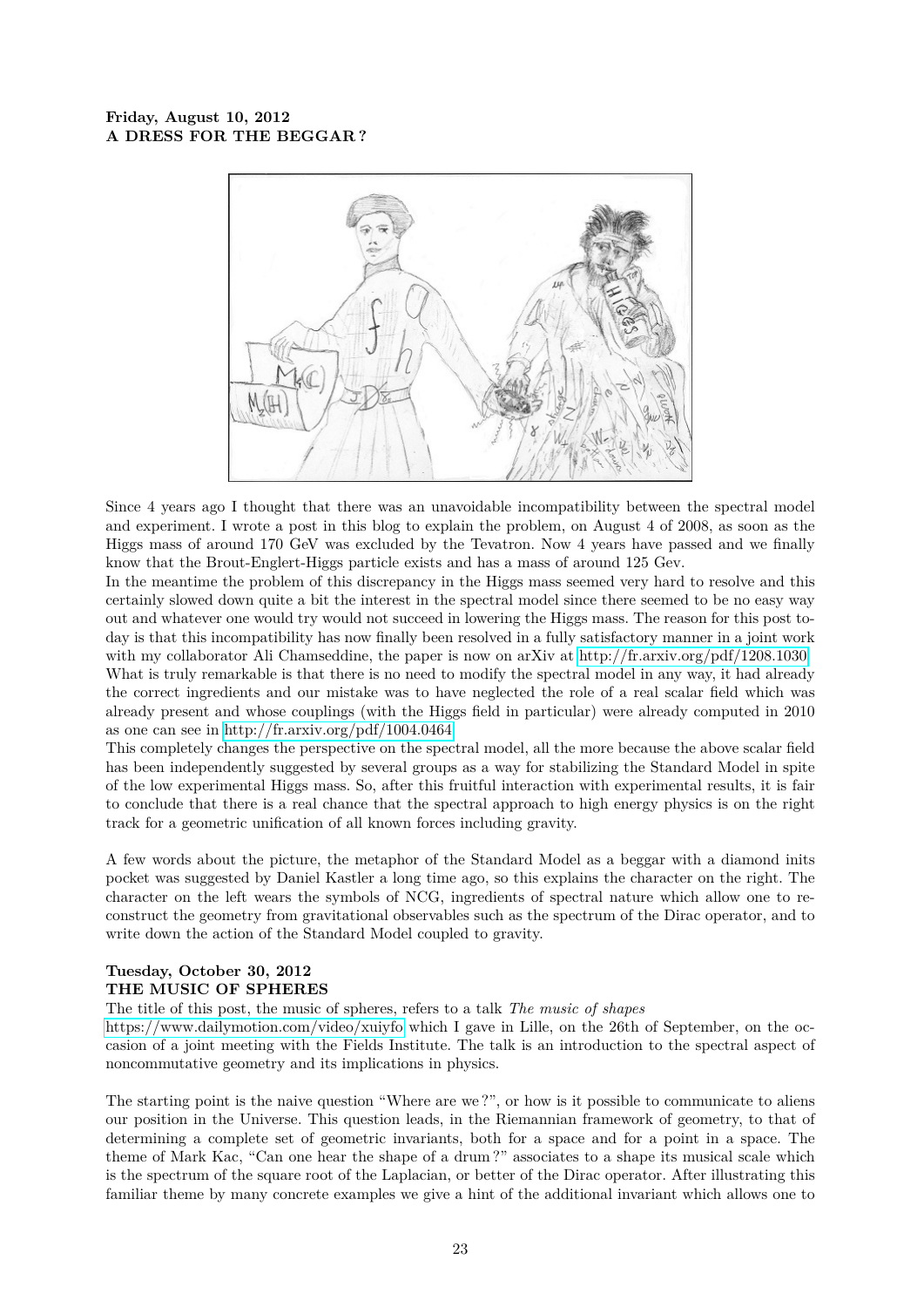recover the geometric picture, namely the CKM invariant, and illustrate it, in a simplified form, in the simplest possible example of isospectral but non congruent shapes.

What about the relation with music ? One finds quickly that music is best based on the scale (spectrum) which consists of all positive integer powers  $q^n$  for the real number  $q = 2^{1/12} \sim 3^{1/19}$ . Due to the exponential growth of this spectrum, it cannot correspond to a familiar shape but to an object of dimension less than any strictly positive number. As explained in the talk, there is a beautiful space which has the correct spectrum : the quantum sphere of Poddles, Dabrowski, Sitarz, Brain, Landi et all. Its spectrum consists of a slight variant of the  $q<sup>j</sup>$  where each appears with multiplicity  $O(j)$ . (See the original paper of Dabrowski and Sitarz

<arXiv:math/0209048> (Banach Center Publications, 61, 49-58, 2003)

for the precise formula, and the paper of Brain and Landi

<arXiv:math/1003.2150> for a variant and the many references to the mathematicians involved, my apologies to each of them for not puting the list here.)

We experiment in the talk with this spectrum and show how well suited it is for playing music. The new geometry which encodes such new spaces, is then introduced in its spectral form, it is noncommutative geometry, which is then confronted with physics. There the core is the spectral Standard Model of A. Chamseddine and the author which goes back to 1996. We tell the tale of the resilience of this model in its successive confrontations with experiments. Both the start and the end part of the talk are unusual. The previous talk was a talk by Alain Aspect on his recent experiments, with his collaborators, confirming experimentally the "delayed choice" Gedankenexperiment of John Wheeler. So the very beginning of my talk refers to Aspect's point about the subtelty of the concept of "reality" implied by the quantum. The thesis which I defend briefly is that the total lack of control that we have on the outcome of a quantum experiment (we control only the probabilities), is a "variability" which is more primordial than the classicalvariability governed by the passing of time (on which we have no control either). I also explain briefly why time will emerge from the quantum variability. The end part, in the question session, is also unusual, it is a long answer to a question which was posed by Alain Aspect.



The three speakers, Lille 9/26 : E. Ghys, A.Aspect, A. Connes Update : The talk of Alain Aspect is now also available at the conference website [https://www.youtube.com/watch?v=vqEg4VnoCmc.](https://www.youtube.com/watch?v=vqEg4VnoCmc)

# **Sunday, November 9, 2014**

# **PARTICLES IN QUANTUM GRAVITY**

The purpose of this post is to explain a recent discovery that we did with my two physicists collaborators Ali Chamseddine and Slava Mukhanov. We wrote a long paper *Geometry and the Quantum : Basics* <https://arxiv.org/abs/1411.0977> which we put on the arXiv, but somehow I feel the urge to explain the result in non-technical terms. The subject is the notion of particle in Quantum Gravity. In particle physics there is a well accepted notion of particle which is the same as that of irreducible representation of the Poincaré group. It is thus natural to expect that the notion of particle in Quantum Gravity will involve irreducible representations in Hilbert space, and the question is "of what ?".

What we have found is a candidate answer which is a degree 4 analogue of the Heisenberg canonical commutation relation  $[p, q] = ih$ . The degree 4 is related to the dimension of space-time. The role of the operator  $p$  is now played by the Dirac operator  $D$ . The role of  $q$  is played by the Feynman slash of real fields, so that one applies the same recipe to spatial variables as one does to momentum variables. The equation is then of the form  $E(Z|D, Z|^4) = \gamma$  where  $\gamma$  is the chirality and where the *E* of an operator is